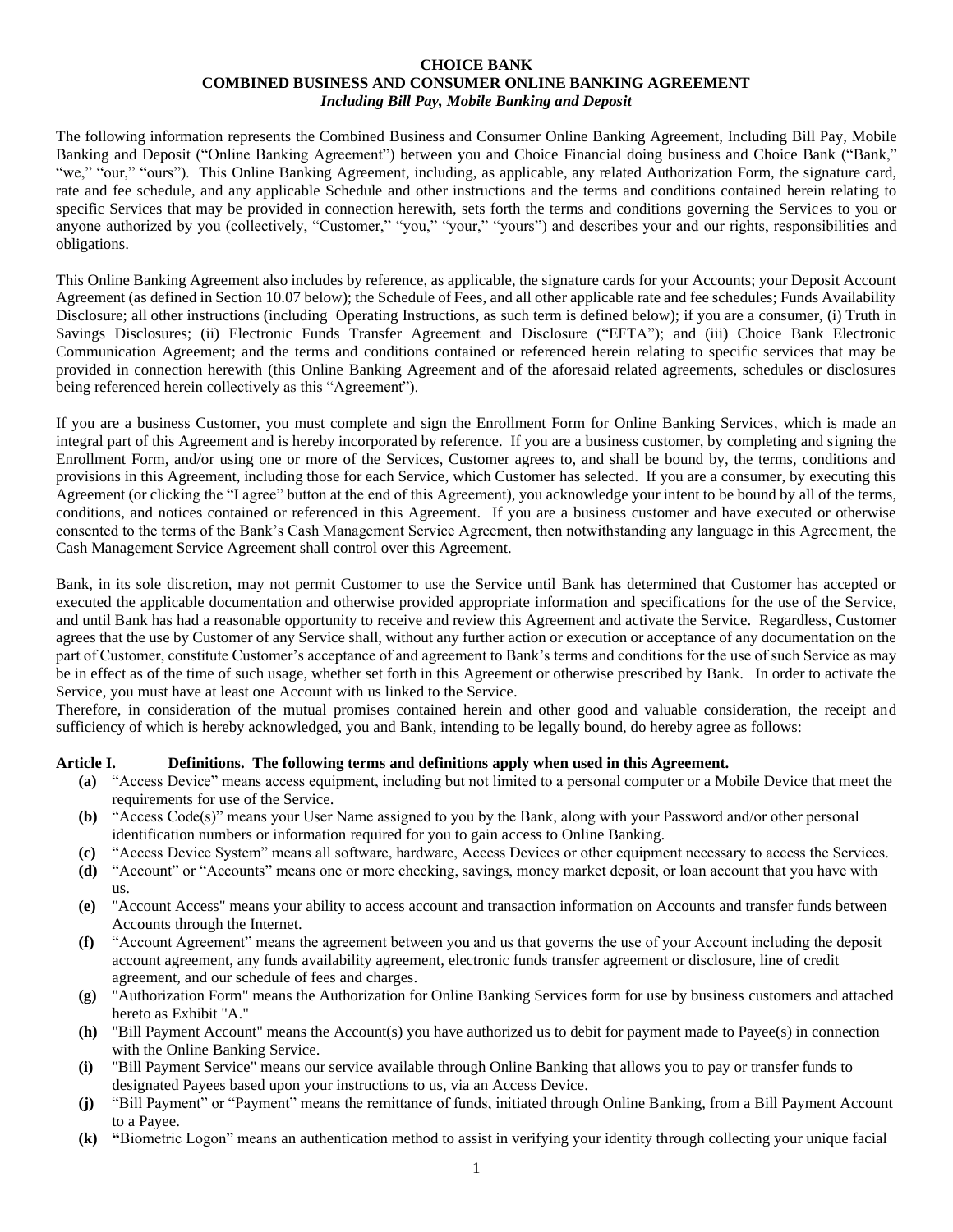or fingerprint image (image capture) or your voice characteristics (audio capture).

- **(l)** "Business" means any owner of an Account that is not a Consumer.
- **(m)** "Business Day(s)" means 8:00 a.m. to 5:00 p.m. Central Time (Standard or Daylight) Monday through Friday. Federal Holidays are not included. Some online transaction deadlines may vary from this definition.
- **(n)** "Business Purpose" means any purpose other than for personal, family or household purposes.
- **(o)** "Consumer" means a natural person that is an owner of an Account intended primarily for personal, family or household purposes.
- **(p)** "Deposit Account Agreement" has the meaning provided i[n Section 10.07.](#page-18-0)
- **(q)** "Electronic" means electrical, digital, magnetic, wireless, optical or electromagnetic technology, or any other technology that entails similar capabilities.
- **(r)** "Enrollment Form" means the Online Banking Enrollment form for business customers.
- **(s)** "Mobile Device" means an Access Device that is mobile, including but not limited to a mobile phone, smartphone, tablet, any personal data assistant or other wireless device used in conjunction with any Service in this Agreement.
- **(t)** "Online Banking" or "Service" means the service(s) described in this Agreement.
- **(u)** "Operating Instructions" shall mean any information provided by Bank to Customer and any information provided by Customer to Bank giving instructions for use of the Service. The Operating Instructions, which may be communicated within the terms and conditions of the Service, by online screen instructions or other forms of written notice permitted by this Agreement, are made a part hereof.
- **(v)** "Password" means the confidential identification consisting of a sequence of characters or numbers, Biometric Logon, or other code assigned to you by us or selected by you for identification purposes in connection with the use of our Online Banking Services.
- **(w)** "Payee" means any individual, financial institution, educational institution, company, merchant or other entity you wish to pay using Online Banking Services.
- **(x)** "Primary Account" means the Account you designate for Online Banking Service fees to be charged.
- **(y)** "PC" means personal computer (including any personal data assistant or other wireless access device) that meets the requirements for use of Online Banking Services.
- **(z)** "Transfer" means a transfer of funds, initiated through Online Banking Service, from one eligible account to another.
- **(aa)** "Transfer Day" means Monday Friday, to 6:00 p.m., Central Time (Standard or Daylight). Federal Holidays are not included.

Other definitions may be set forth elsewhere in this Agreement.

# **Article II. Setup and Use of Online Access Services.**

**Section 2.01** Eligibility. To have access to the Services you must be an authorized user of the software you select, if required for use with the Equipment. You must also have at least one eligible deposit or loan account with us. If you have more than one Account, you will have access through the Service to the Accounts you specify on the Authorization Form. If you specify more than one Account, we will "link" the Accounts together. Accounts which are "linked" under the Services will have one common owner and signer. Any person with your Access Code (defined below), acting alone, will be authorized to access a linked account via the Service. Any non-linked account will not be accessible through the Service. Bank may un-link any Account with or without notice in its sole discretion. You must designate a User Name and Password which will be required to gain access to the Service. Prior to your first use of Online Banking, the Bank will assign you a User Name, Password, and/or personal identification number (collectively are referred to as the "Access Code(s)"), required to gain access to Online Banking. The Online Banking system will ask you to change your Password the first time that you use the system. We recommend that your Password be comprised of both letters and numbers, and that it not be easily associated with your personal information, such as your address, date of birth, or anniversary. "Eligible Accounts" include the following:

- 1. Checking (Demand Deposit) Accounts
- 2. Savings Accounts
- 3. Money Market Accounts
- 4. Loans
- 5. Certificates of Deposit

**Section 2.02** Security Procedure. The use of the Access Code(s), as well as other Security Devices, as defined below, and any other procedures which the Bank directs you to use in this Agreement or the Operating Instructions, constitute the security procedures established by Bank to authenticate the identity of the person attempting to gain access to the Service (collectively, the "Security Procedures"). The Security Procedures are not designed for the detection of errors. We may require you to change your Access Code from time to time for security reasons. You should keep your Access Codes in a secure location. Any person having access to your Access Codes (or just your Access Codes) will be able to access these Services and perform all transactions, including reviewing Account information and making Transfers to other Accounts and to other persons. **You are responsible for safeguarding the Access Codes. Providing these Access Codes to another person effectively constitutes a grant of authority to access or make transactions on your accounts.** 

**(a)** You agree to comply with the Security Procedures, and any other Security Procedures Bank directs you to use, and you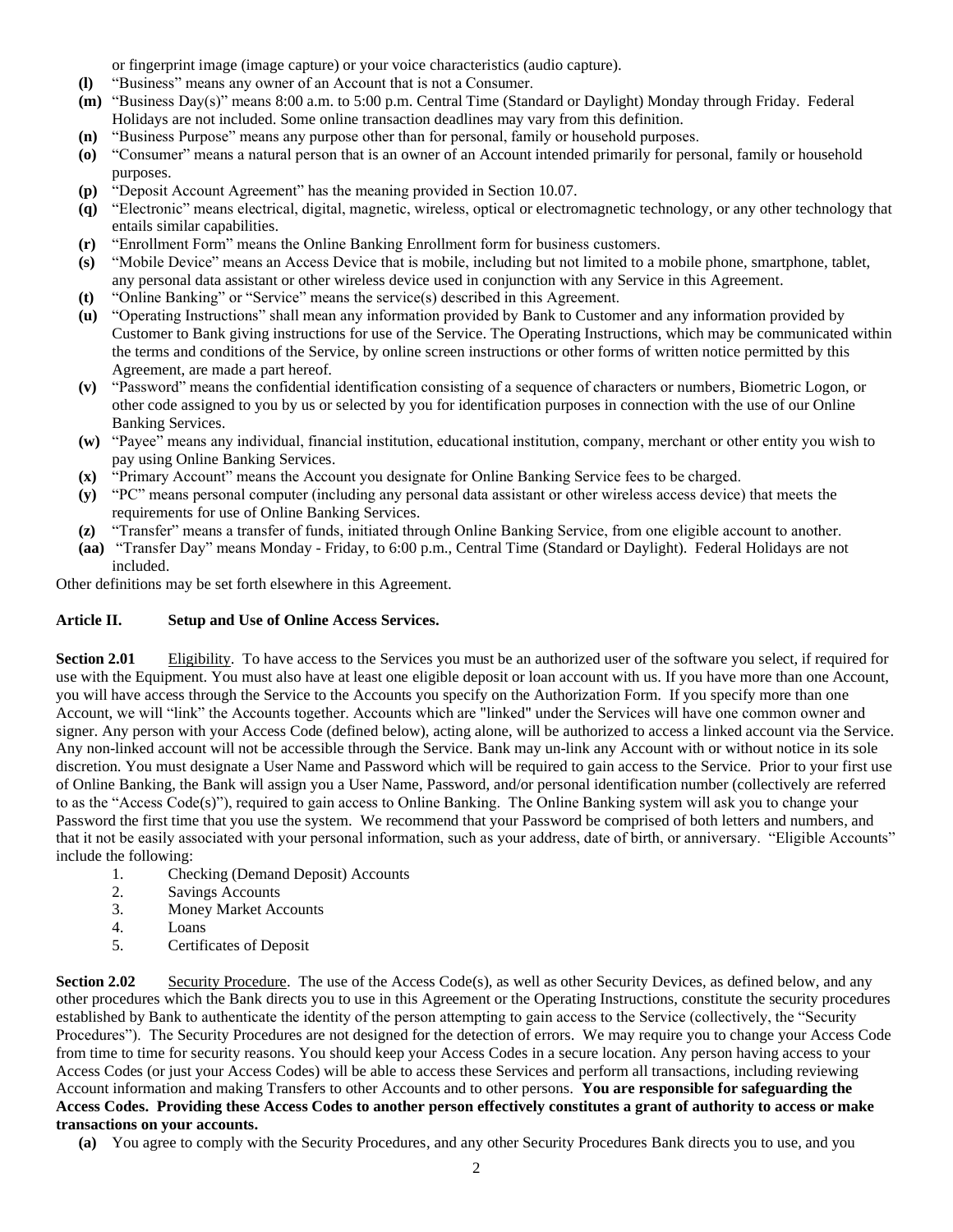acknowledge and agree that the Security Procedures, including (without limitation) any Access Code, user identification technology, token, certificate, layered security, or other element, means, or method of authentication or identification used in connection with a Security Procedure (collectively "Security Devices"), constitute commercially reasonable security procedures under applicable law for the initiation of the Services you utilize, including without limitation, transfers and access to confidential information. You authorize us to follow any and all instructions entered and transactions initiated using applicable Security Procedures unless and until you have notified us, according to notification procedures prescribed by us, that the Security Procedures or any Security Device has been stolen, compromised, or otherwise become known to persons other than you or your representative(s) and until we have had a reasonable opportunity to act upon such notice. You agree that the initiation of a transaction or instructions using applicable Security Procedures constitutes sufficient authorization for Bank to execute such transaction or instruction notwithstanding any particular designation by you of authorized persons or signature requirements identified on any signature card or other documents relating to this Agreement or your deposit account maintained with Bank, and you agree and intend that the submission of transactions and instructions using the Security Procedures shall be considered the same as your authorized written signature in authorizing us to execute such transaction or instruction. You acknowledge and agree that you shall be bound by any and all transactions initiated through the use of such Security Procedures, whether authorized or unauthorized, and by any and all transactions and activity otherwise initiated by you, to the fullest extent allowed by law. You further acknowledge and agree that the Security Procedures are not designed to detect error in the transmission or content of communications or transactions initiated by you and that you bear the sole responsibility for detecting and preventing such error.

- **(b)** If you are a business, you agree to appoint and designate an administrator (the "Administrator") who will be authorized and responsible for creating and maintaining subsequent User Names, Passwords and tokens on your behalf, including assigning and revoking access privileges for persons to use the Service, ("User") and providing new and subsequent Security Devices to those Users. Bank will provide Customer's designated Administrator, through United States postal mail and/or other delivery service selected by Bank at Bank's option, with a User ID number and Password, and tokens to be distributed by the Administrator to each User with respect to one or more of the Services. Customer understands that the Administrator has the capability of providing administrative privileges identical to that of the Administrator to any User, including the ability to create and maintain subsequent User accounts and assigning and revoking access privileges. If these privileges are granted by the Administrator to a User, that User will also be considered an Administrator. Customer will be required to use the Security Device each time it accesses the Services. Customer acknowledges that any Administrator shall have the ability to control security levels such as Service access and Service transaction limits, including without limitation the ability to assign dollar amount limits to transfers of funds. You also agree that the Administrator or any User shall also have the authority on behalf of customer to electronically accept and approve any and all agreements, notices, and amendments to agreements by and between Bank and Customer, including but not limited to this Agreement.
- **(c)** You agree to keep all Security Procedures and Security Devices protected, secure, and strictly confidential and to provide or make available the same only to your authorized representative(s). You agree not to disclose or provide any Security Procedures or Security Devices to any unauthorized person. If you are a business customer, you represent and warrant that no User(s) will share any Security Devices or Access Codes with each other. Where you have the ability to change or modify a Security Device from time to time (e.g., a password or User Name), you agree to change Security Devices frequently in order to ensure the security of the Security Device. You agree to notify us immediately, according to notification procedures prescribed by us, if you believe that any Security Procedures or Security Devices have been stolen, compromised, or otherwise become known to persons other than you or your authorized representative(s) or if you believe that any transaction or activity is unauthorized or in error. In the event of any actual or threatened breach of security, we may issue you a new Access Code, Security Device or establish new Security Procedures as soon as reasonably practicable, but we shall not be liable to you or any third party for any delay in taking such actions. If you are a business, you agree to indemnify, defend all claims, and hold the Bank harmless from any loss, damages, or expenses, including but not limited to attorneys' fees, caused by you, your employees', or agents' failure to keep the Security Procedures or Security Device confidential and secure.
- **(d)** You agree to notify us immediately, according to notification procedures prescribed by us, if the authority of any authorized representative(s), Administrator(s) or User(s) shall change or be revoked. You shall recover and return to us any Security Devices in the possession of any of your authorized representative(s) whose authority to have the Security Device has been revoked.
- **(e)** We reserve the right to modify, amend, supplement, or cancel the Security Procedures, and/or to cancel or replace any Security Devices, at any time and from time to time in our discretion. We will endeavor to give you reasonable notice of any change in Security Procedures; provided that we may make any change in Security Procedures without advance notice to you if we, in our judgment and discretion, believe such change to be necessary or desirable to protect the security of our systems and assets. Your implementation and use of any changed Security Procedures after any change in Security Procedures shall constitute your agreement to the change and your agreement that the applicable Security Procedures, as changed, are commercially reasonable and adequate for the purposes intended.

**Section 2.03** Access. Services are generally accessible twenty-four (24) hours a day, seven (7) days a week, except that the Services may be inaccessible for a reasonable period on a daily basis for system maintenance. We are not liable under this Agreement or any applicable Service Section for failure to provide access due to a system failure or due to other unforeseen acts. We may modify, suspend, or terminate access to the Services at any time and for any reason without notice or refund of fees you have paid.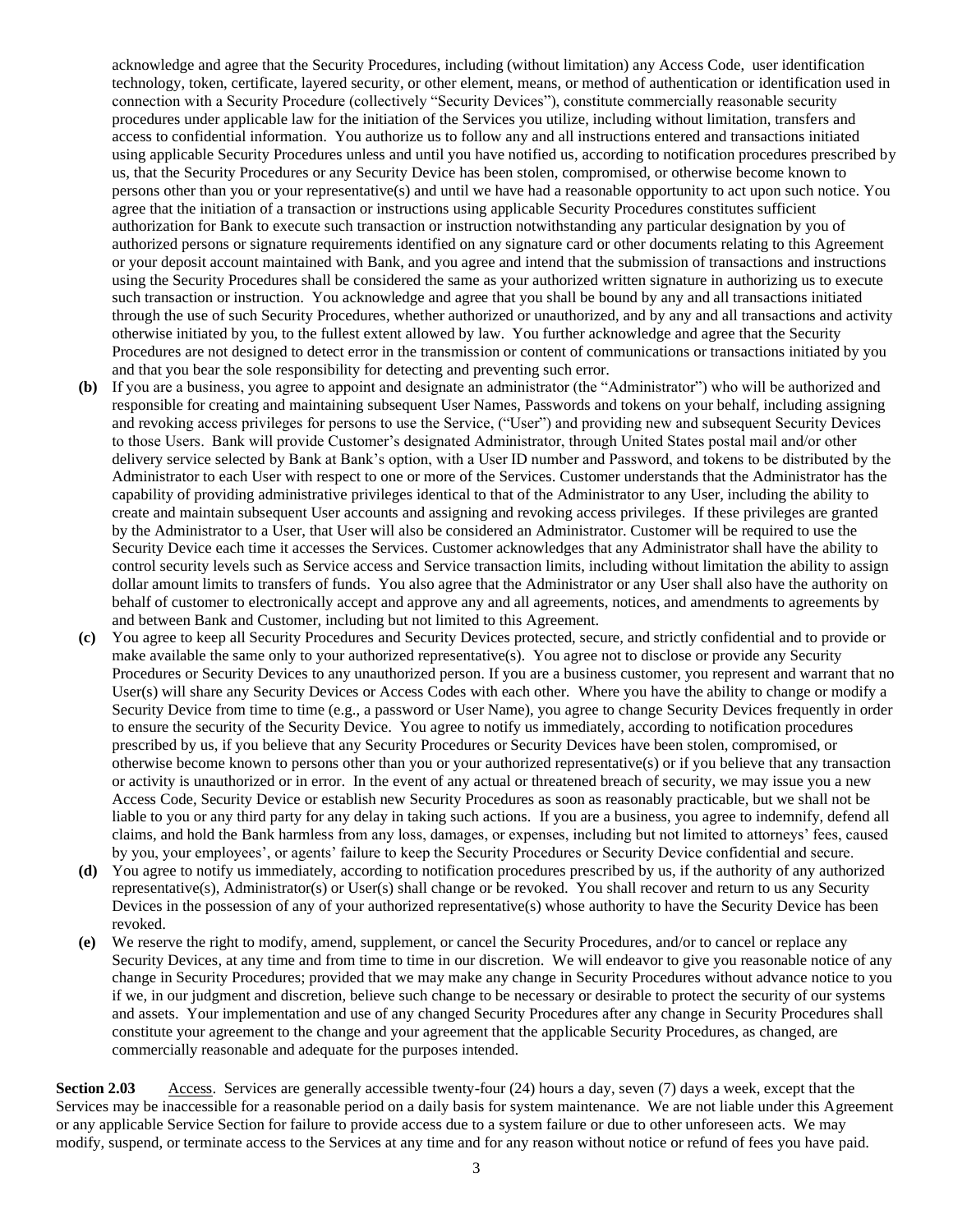You agree to access Online Banking and to use the Services in accordance with the Operating Instructions provided to you by us. The Bank may change the terms and conditions of this Agreement or any applicable Service Section from time to time to conform with changes or advancements in our services, or as required by law or regulation. All such changes will be made according to the procedures outlined in [Article IX.](#page-17-0) Use of Online Banking Services after the effective date of such changes will constitute your consent to the changes.

**Section 2.04** Access Devices, Browser Access and Internet Services. In order to use the Services, you must first obtain your own personal Access Device with Internet connection capability and related equipment (the "Hardware"). You also must provide the type of Internet access required by the Hardware and/or Software, which requires a web browser with Java scripting capabilities and 128 bit SSL encryption. Also recommended is an internet connection speed of Cable, DSL, T1 or higher, and up-to-date versions of modern internet browsers such as Microsoft Edge™, Chrome™, Firefox®, or Safari®. Once the Hardware has been properly connected and any required Internet access has been established, you will be able to access the Services. You are and will remain solely responsible for the purchase, hookup, installation, loading, operation and maintenance of the Hardware, Software, and the Internet access service to your Access Device, and for all related costs. You are solely responsible for virus protection and maintenance of your Access Device. Bank shall have no responsibility for failures, interruption or other defects in the Services, which are occasioned by incompatible, improperly installed or improperly maintained hardware and software. The Bank may add to, modify, or replace software programs used in conjunction with providing the Services under this Agreement or any applicable Service Agreement at its sole discretion and without notice, provided Services rendered to you are not substantially negatively affected or obligations altered. If you are a business customer, the Bank may deem it necessary to hold training or retraining classes for you from time to time and you agree that you will participate in such training.

# **Article III. Online Access Services.**

#### <span id="page-3-0"></span>**Section 3.01** Available Services. Customers may use the Online Services to:

- 1. Make Transfers between Accounts you may have with us.
- 
- 2. Make Payments to a Payee from your Account(s) (Bill Payment Service).<br>3. Obtain Account balances. Your account balance is generally current as 3. Obtain Account balances. Your account balance is generally current as of 8:00 a.m. Central Time (Standard or Daylight) of each Business Day, but may not include recent transactions (such as checks cashed at a teller on the Business Day). In addition, your account balance may show funds that have been credited to your account but are not yet available for withdrawal.
- 4. Review recent transactions on your Accounts.
- 5. Transfer money to make loan payments.
- 6. Transfer money from Line of Credit to transactional accounts.
- 7. Communicate directly with Bank via the Online Banking secure message center.
- 8. Download Account information in various formats.
- 9. Issue stop payment orders (excludes paper checks issued via the Bill Payment Service).
- 10. View check/print images.
- 11. Order checks.
- 12. Set-up and receive e-mail Alerts.
- 13. Request a change of address.
- 14. View Account statements.
- 15. Make transfers between Accounts you may have with us and accounts you have with other U.S. financial institutions.
- 16. Make Mobile Deposits (Mobile Deposit Service)
- 17. \* Originate ACH entries.
- 15. \*Make Wire Transfers.
- 17. Perform other activities and functions outlined in this Agreement and/or made available to you by the Bank.

\* Services are available to business customers only and upon approval by the Bank. If you are a business customer, you must execute the applicable Service Agreements to use these services.

These activities are limited to the extent noted herein and in the agreements governing your various services or accounts with us. All Services may not be accessible via a Mobile Device.

**Section 3.02** Additional Services. Additional services may be included in an update to this Agreement or in other separate agreements to notify you of the existence of any new services available through Online Banking. Information about new services may be obtained from our website at [https://bankwithchoice.com.](https://bankwithchoice.com/) Not all of the products or services described on the Bank's website are available in all geographic areas. Therefore, you may not be eligible for all the products or services described. We reserve the right to determine your eligibility for any product or service. By using these services when they become available, you agree to be bound by the terms and conditions contained in this Agreement or separate agreements covering these services.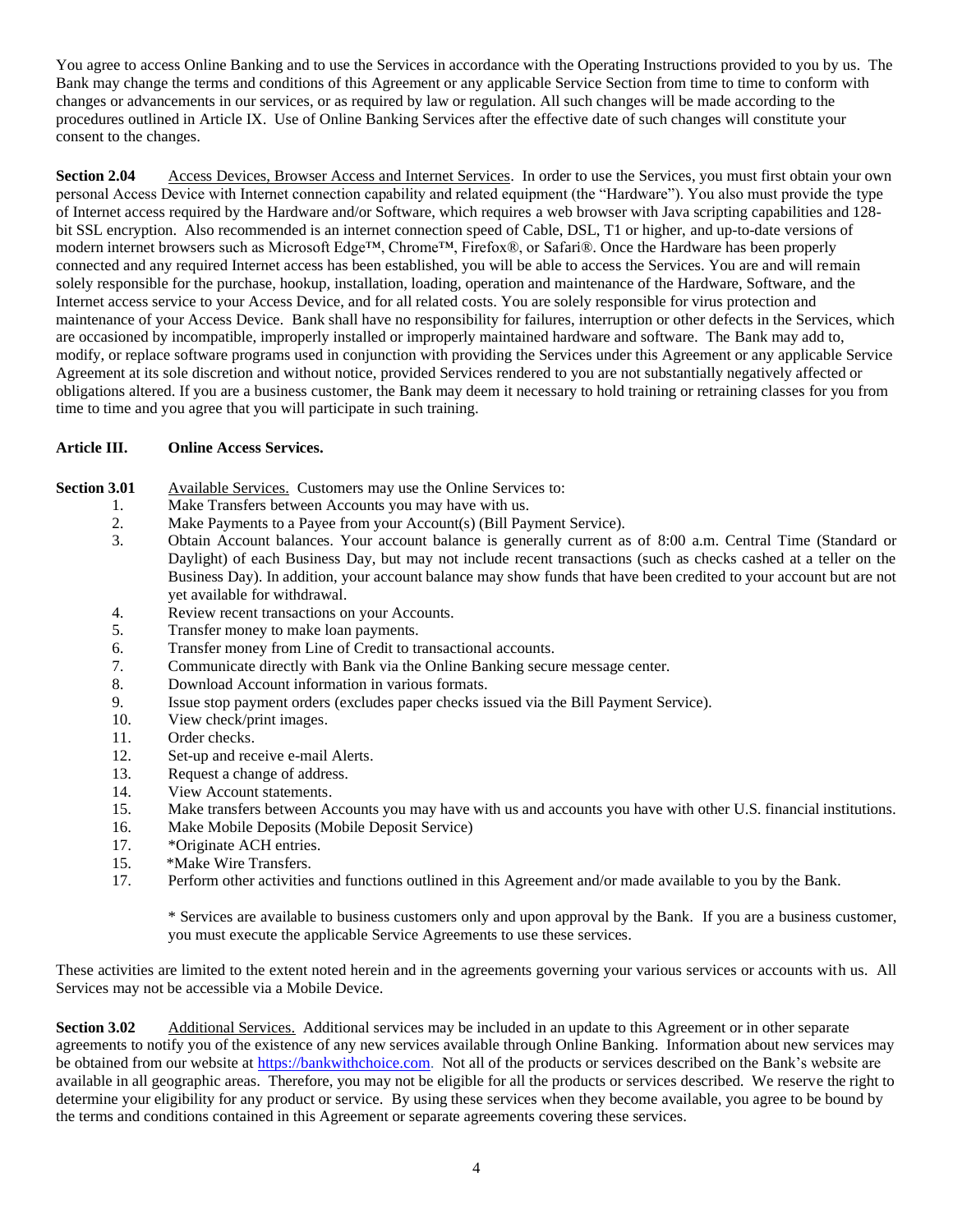**Section 3.03** Restrictions; Limits. In most cases you may use Online Banking to gain access to deposit accounts in which you have an unrestricted right to withdraw funds. However, the Bank, as it may determine at any time and from time to time in its sole discretion, may deny Online Banking account access, restrict Online Banking account transactions, or place limits on the specific dollar amount of funds that may be withdrawn or transferred from any account.

**Section 3.04** Vendor. You acknowledge and agree that the Service may be provided by an independent third party service provider ("Vendor") as selected by Bank, and that both the Vendor and the Service are subject to change from time to time without notice to you. You further acknowledge, agree, and stipulate that the Vendor is an independent contractor providing software and data transmission services and is not the agent of you or Bank. Neither the Bank nor the Vendor is responsible for the actions or omissions of the other.

**Section 3.05** Availability of Service. We will use reasonable efforts to make the Service available for your use on a continuous basis. The Service may be unavailable for short periods of time for regular or emergency system maintenance. We will endeavor to have our scheduled maintenance occur during non-peak hours. In addition, accessibility to the Service may be interrupted because of conditions beyond our control, including outages in Internet, cellular or other communications availability. We will use diligent efforts to re-establish the Services as promptly as possible. We do not promise the Service will always be available for your use. We may elect to discontinue this Service at any time. If we choose to discontinue the Service, we will provide you with reasonable notice in advance of that fact. We reserve the right at all times to take actions to protect our systems and information, including denial of access to users of the Service.

#### <span id="page-4-0"></span>**Section 3.06** Consumer Disclosure Provisions. THE FOLLOWING PROVISIONS OF THIS SECTION APPLY ONLY TO CONSUMERS:

- **(a) Unauthorized Transactions.** To the extent a Service transaction is an "electronic fund transfer" under Federal Reserve Board Regulation E ("REG E"), tell us AT ONCE if you believe your Password has been lost or stolen, or if you believe that an Online Banking transaction has been made without your permission using information from your check. Telephoning is the best way of keeping your possible losses down. Call us at the number for the Bank provided in [Section 10.06.](#page-18-1) You could lose all the money in your Accounts (plus maximum overdraft protection or the maximum amount of any line of credit established with us). If you tell us within two (2) Business Days after you learn of the loss, theft, or unauthorized transaction, you can lose no more than \$50.00 if someone used your Access Code or made a transaction without your authorization. If you do NOT tell us within two (2) Business Days after you learn of the loss, theft, or unauthorized transaction, and we can prove we could have stopped someone from using your Access Code or the Service without your authorization if you had told us, you could lose as much as \$500.00. Also, if your statement shows a transaction that you did not make or authorize, tell us at once. If you do not tell us within sixty (60) days after the statement was mailed, electronically transmitted, or otherwise made available to you, you may not get back any money you lost after the sixty (60) days if we can prove that we could have stopped someone from taking the money if you had told us in time. If a good reason (such as a long trip or hospital stay) kept you from telling us, we will extend the time periods as may be reasonable under the circumstances.
- **(b) Bank's Failure to Complete Transactions.** To the extent that a Service transaction is an "electronic fund transfer" under Reg E that relates to an Account established primarily for personal, family, or household purposes, if we do not properly complete a transfer to or from your Account on time or in the correct amount according to the terms of this Agreement, we will be liable for your losses or damages. However, we will not be liable (and any Payment guarantee provided elsewhere in this Agreement will not be applicable) if any of the following occurs:
	- **(i)** *Through no fault of ours, the Account selected by you does not contain sufficient available funds to complete the Payment or Transfer;*
	- **(ii)** *The transaction would exceed the credit limit on any overdraft line of credit linked to the Account;*
	- **(iii)** *Your Equipment, including without limitation, PC, Internet service provider, telephone line, modem is not operating properly;*
	- **(iv)** *The Service is not working properly and you were aware of the malfunction when you initiated the transaction;*
	- **(v)** *You do not properly follow the instructional materials or Operating Instructions provided in connection with Online Banking;*
	- **(vi)** *You do not authorize a Payment within a sufficient period of time for your Payment to be received by the payee by the due date;*
	- **(vii)** *You have not provided us with the correct Payee name, address, account information, Payment amount, or other instructions necessary to complete the Payment, or the foregoing instructions stored on your PC's hard drive or the host system have been lost;*
	- **(viii)** *A Payee mishandles or delays the handling of Payments sent by us;*
	- **(ix)** *Your funds are held or frozen, or a court order or other legal process prevents us from making a transaction;*
	- **(x)** *Your Access Code has been reported lost or stolen;*
	- **(xi)** *We have reason to believe that a transaction has not been properly authorized or authenticated, or is fraudulent, erroneous, or illegal;*
	- **(xii)** *You have exceeded the limitations on frequency of transactions or dollar amount of transactions applicable to the Service or the Account;*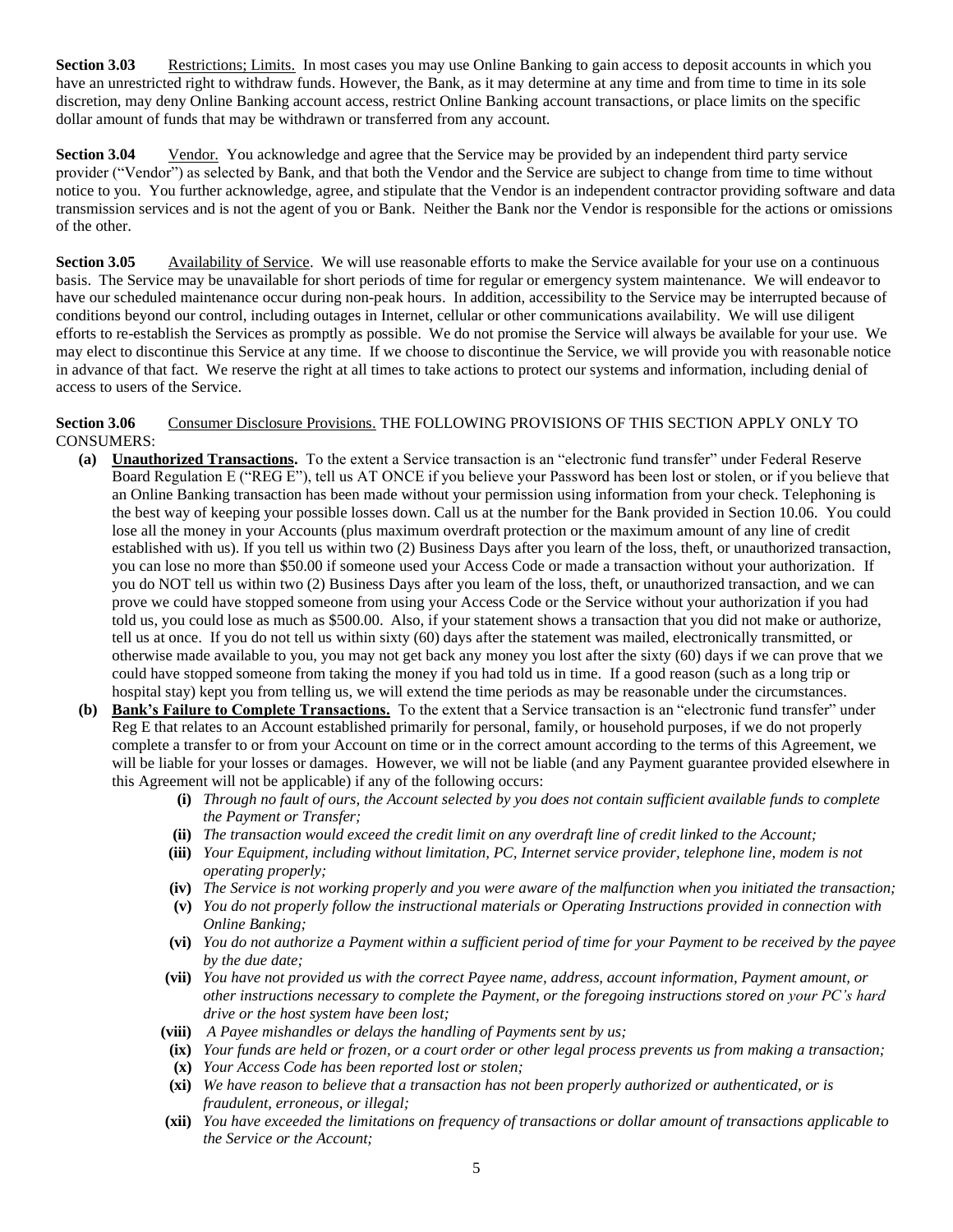- **(xiii)** *Your telephone service has been disconnected or there are deficiencies in the quality of your telephone line;*
- **(xiv)** *Circumstances beyond our control (such as telecommunication, Internet or electrical outages and malfunctions, postal strikes or delays, computer system failures, or natural disasters) prevent the transaction;*
- **(xv)** *Making a transfer would cause us to violate any law, rule, or regulation to which we are subject; or*
- **(xvi)** *Any failure on our part was not intentional and resulted from a bona fide error notwithstanding procedures to avoid such error, except for actual damages (which do not include indirect, incidental, special, or consequential damages).*

There may be other exceptions to liability stated in this Agreement, or in other agreements we have with you, or otherwise provided by applicable law.

- **(c) Error Resolution.** In case of errors or questions about your Electronic Transfers, telephone us, or write us at the number or location provided in [Section 10.06](#page-18-1) as soon as you can if you think that your statement is wrong or you need more information about a transaction listed on your statement or appearing on the account activity screen of your PC, we must hear from you no later than sixty (60) days after we sent the FIRST statement on which the problem or error appeared or you received notification of the problem or error on your PC. You must:
	- **(i)** *Tell us your name and the Account number.*
	- **(ii)** *Describe the error or the transaction you are unsure about, and explain as clearly as you can why you believe it is an error or why you need more information.*
	- **(iii)** *Tell us the dollar amount of the suspected error. If you tell us orally, we may require that you send us your complaint or question in writing within ten (10) Business Days. We will determine whether an error occurred within ten (10) Business Days (twenty (20) Business Days for transactions that have occurred within thirty (30) days after the first deposit to the Account) after we hear from you and will correct any error promptly. If we require more time, however, we may take up to forty-five (45) days (ninety (90) days for point-of-sale transactions, transactions initiated outside the United States, or transactions that have occurred within thirty (30) days after the first deposit to the Account) to investigate your complaint or question. If this additional time is necessary, and your written notification has been received by us, we will credit your Account within ten (10) Business Days (twenty (20) Business Days for transactions that have occurred within thirty (30) days after the first deposit to the Account) for the amount you think is in error, so that you will have the use of the money during the time it takes us to complete our investigation. If we ask you to put your complaint or question in writing and we do not receive it within ten (10) Business Days (twenty (20) Business Days for transactions that have occurred within thirty (30) days after the first deposit to the Account), we will not credit your Account and we will still have up to forty-five (45) days (ninety (90) days for point-of-sale transactions, transactions initiated outside the United States, or transactions that have occurred within 30 days after the first deposit to the Account) for our investigation. We will tell you the results within three (3) Business Days after completing our investigation. If we decide that there was no error, we will send you a written explanation. You may ask for copies of the documents that we used in our investigation.*

#### **Article IV. Additional Services and Information.**

#### **Section 4.01** Bill Payment Service.

- **(a)** You can arrange, at your option, for the payment of your current, future and recurring bills from your designated Bill Pay Account. For Bill Payment Service, your Payee list may include utility companies, merchants, financial institutions, insurance companies, individuals, etc. within the United States whom you wish to pay through Bill Payment Service. Please include the full name of the Payee, a complete mailing address where Payments are to be delivered as specified by the Payee, and telephone number for each Payee except where the Service expressly indicates that it shall manage such Payee information, along with your account number with the Payee, the amount of the Payment, the name on your account with the Payee, and whether the Payment is recurring. The Bank reserves the right to decline to make Payments to certain persons and entities. You agree that any Payment for taxes, Payments that are court-ordered, government payments and Payments outside of the United States are prohibited and you agree that you will not attempt to use the Service to make these types of Payments. On recurring Payments, it is the responsibility of the account owner or designated authorized users to update Payee account information such as address changes, account numbers, etc.
- **(b)** Payments are posted against your ledger balance, plus the available credit on your overdraft protection, if any, or other line of credit.
- **(c)** You may schedule Payments to be initiated on the current Business Day, on a future date, on the same date of each month, or other regular interval available in the Bill Payment Service. If you are scheduling a Payment for the current Business Day, it must be initiated prior to 3:00 p.m. Central Time, otherwise scheduling will be considered the following Business Day. Changes to scheduled Payments must be made before 3:00 p.m. Central Time the Business Day before the day it is to be processed. Bank may, in its sole discretion, accelerate the effective time of any scheduled Payments or change requests. Once a Payment is in-process, it cannot be modified or canceled through the Service. Instead, you must contact Customer Service to request a stop payment. A recurring Payment may be modified or canceled after processing for the current Payment instance is complete. Although you can enter Payment information through the Service twenty-four (24) hours a day, seven (7) days a week, the Bank only initiates on Business Days. Funds must be available in your Account on the scheduled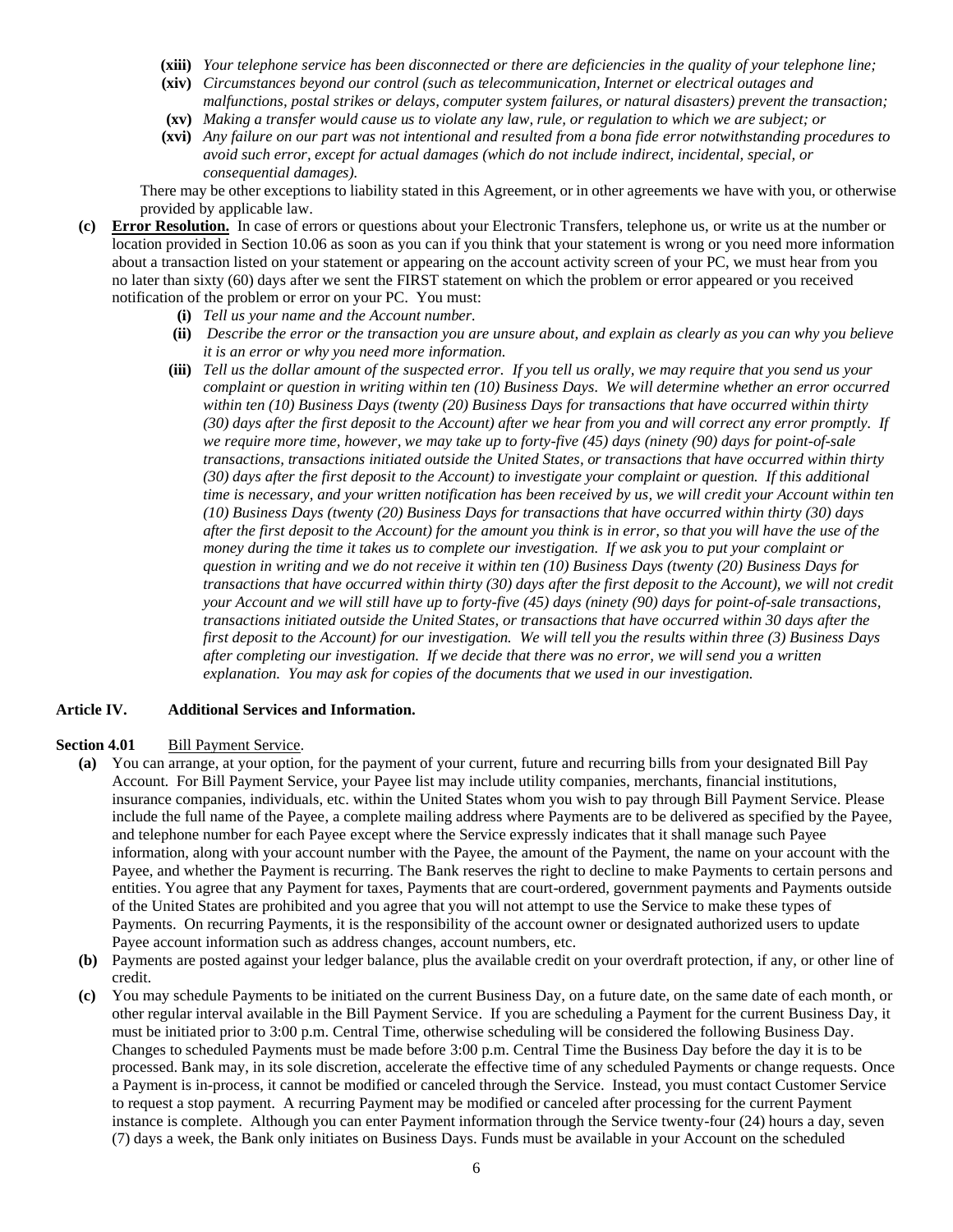payment date. After funds are withdrawn from your Account to make a Payment, we may make the Payment either by transferring funds electronically to the Payee or by mailing the Payee a check. Funds will be deducted from your account (whether we make these Payments electronically or by check) on: (a) the Business Day we process the Bill Pay request, if you schedule a Payment for processing the same Business Day as the day of receipt by us of that request; and (b) the Business Day you schedule a Payment for processing, if the bill payment is future dated (that is, set by you for processing on a future date). If you direct the initiation of a Payment to occur on a day other than a Business Day, it will be initiated on the previous Business Day. The Bill Payment Service will indicate whether a Payee is paid electronically or by check.

- **(d)** When you create a new Payee in the Bill Payment service, it has a temporary status until we have had sufficient time to set up the account, and for your business Payees, verify information about your account. The Bill Payment Service may provide a calendar feature that estimates the expected date of delivery of a scheduled Payment. This feature is an estimate only and not a guarantee of Payment delivery on that date. You should schedule a Payment to a new Payee at least seven (7) Business Days before any Payment due date to allow us time to set up the Payee and verify information about your account with the Payee. Bank is not liable for any service fees or late charges levied against you due to postal delays or processing delays by the Payee. There is no limit on the number of Payees or number of Payments that may be authorized. Bank may, in its sole discretion, establish maximum payment amounts and aggregate daily limits. Electronic Payments are subject to the availability of sufficient funds in the designated checking account. However, Bank reserves the right to impose limits at some future date, with proper written notice. You acknowledge and agree that if you describe a Payee inconsistently by name and account number, scheduled Bill Payment transactions to the Payee will occur on the basis of the account number, even if it identifies a person other than the named Payee.
- **(e)** For all subsequent Payments, you agree to allow at least three (3) Business Days for electronic payments and at least five (5) Business Days for check payments between the date you schedule a Payment to be initiated and the Payment due date (that is, the due date shown on your invoice or provided in your agreement with the payee, not taking into account any applicable grace period). If you do not, you will be fully responsible for all late fees, finance charges or other actions taken by the Payee. If you schedule your Payment and follow all instructions provided, and the Payment is not received by the Payee in a timely manner, a representative of Bank will work with the Payee on your behalf to have any late fees or charges reversed.
- **(f)** When you schedule a Bill Payment that will be made by check, you authorize us to issue a check drawn on your qualified designated checking account for the requested amount. If sufficient funds are not available in your designated account when the check is presented for payment, we may refuse to honor the check and return it unpaid. At our sole discretion, we may elect to pay the check regardless of the insufficient funds. In either event, your qualified designated account will be charged our then current fee for processing insufficient items, whether the check is paid or returned, as applicable. You are responsible for any loss or penalty that you may incur due to a lack of sufficient funds or other conditions that may prevent the withdrawal of funds from your account.
- **(g)** If Payment is to be made electronically and your Account does not have sufficient funds to make a Payment as of the date the Transfer or Payment is attempted or scheduled to be made, we may refuse to honor the Transfer or Payment and return it unpaid. At our sole discretion, we may elect to pay the Transfer or Payment regardless of the insufficient funds. In either event, your qualified designated account will be charged our then current fee for processing insufficient items, whether the Transfer or Payment is paid or returned, as applicable. You are responsible for any loss or penalty that you may incur due to a lack of sufficient funds or other conditions that may prevent the withdrawal of funds from your account. Bank shall have no obligation or liability if it does not complete a Transfer or Payment because there are insufficient funds in your account to process a transaction. In these cases, you are responsible for either making alternate arrangements for the Payment or rescheduling the Payment through the Service. In the case of recurring Payments, only the Payment currently scheduled will be affected. Recurring Payments scheduled for future dates will not be affected.
- **(h)** Recurring Payments and Transfers are those made for the same amount, on the same date, on a weekly, bi-monthly, monthly basis, etc. Once started, recurring Payments and Transfers will be made automatically until you delete the Payment or Transfer or upon expiration. If the Payment is not a recurring Payment, it will be a "one-time Payment." One-time Payments do not recur and are not made until you enter the Payee and amount of the current bill and submit the Payment. A recurring Bill Payment Service transaction that you want deleted must be deleted or the next Payment date changed ten (10) Business Days before the current transaction date.
- **(i)** A stop payment cannot be placed on an Electronic Bill Payment transaction once issued. However, a stop payment can be placed on a Bill Payment transaction by Bill Payment check any time prior to 3:00 p.m. Central Time on the day such check is scheduled for final payment.
- **(j)** There is no fee for deleting a Payment initiated through Bill Payment; however a fee will apply for a stop on a Bill Payment check.
- **(k)** In the event a Payment is returned to us for any reason, you authorize us, in our sole and absolute discretion, to either research and correct the Payment information or to void the Payment and re-credit your Account.
- **(l)** If you do not schedule or process a Payment via the Bill Payment Service for any three (3) month period, we may terminate your Bill Payment Service. If you close your Bill Payment Account, or if we terminate your Bill Payment Service, your online bill payment information will be lost and all pending payments will be cancelled. If you decide to terminate the Bill Payment Service, you agree to cancel all future bill payments at the same time that you cancel your Bill Payment Service, either by deleting those payments yourself using the Bill Payment Service or by calling us at the number provided in [Section](#page-18-1)  [10.06.](#page-18-1) This will ensure that future payments made by you will not be duplicated. We will automatically delete all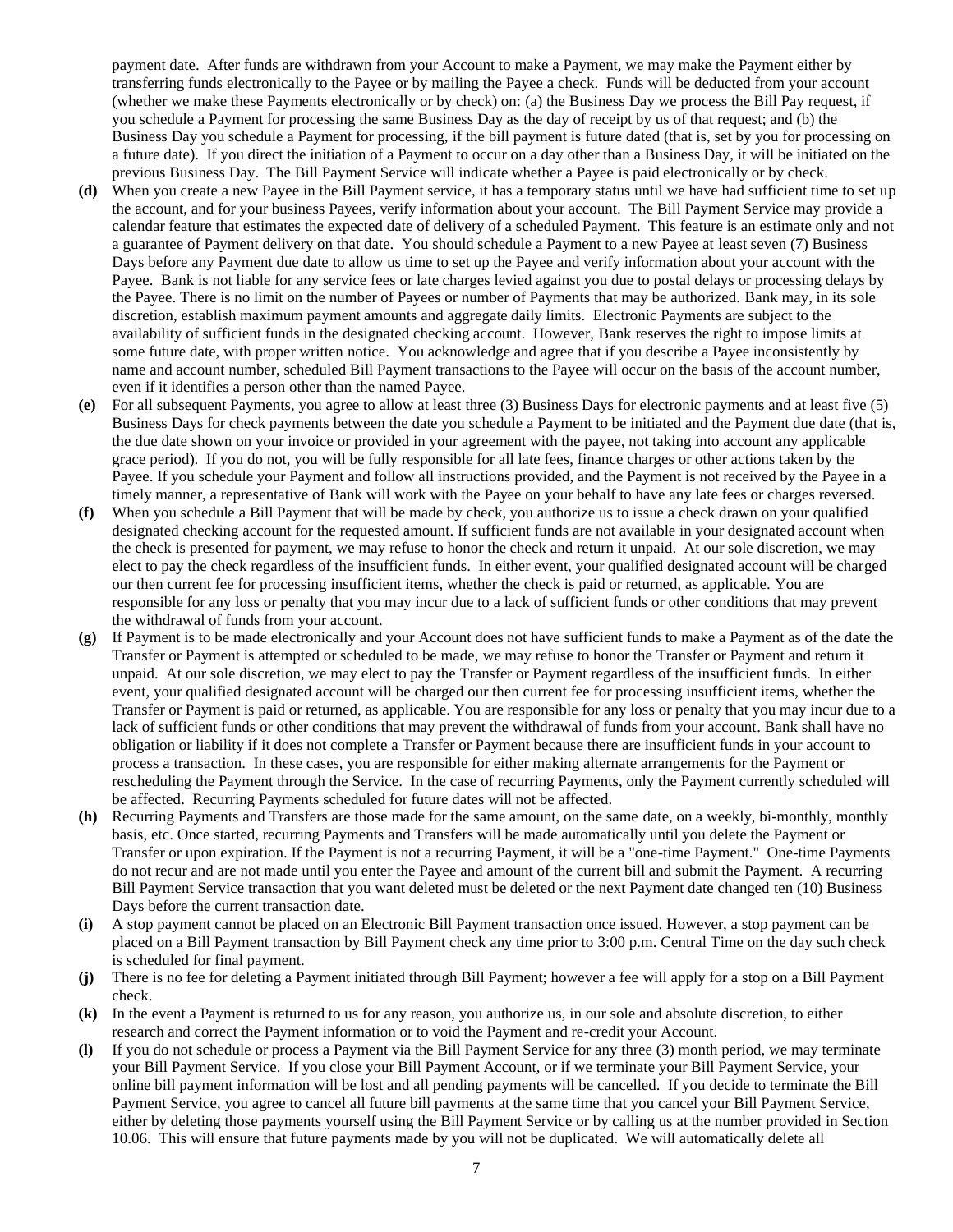outstanding payment orders (all one-time Payments and all Recurring Payments) once your Bill Payment Service has been terminated. Termination of the Bill Payment Service will not automatically close your Accounts and will not affect your obligations arising from past Bill Payment transactions.

**Section 4.02** Mobile Banking Service**.** If you have selected the Mobile Banking Service, the following terms and conditions are applicable to the Mobile Banking Service.

- **(a) Description of the Mobile Banking Service.** The Mobile Banking Service is similar to Online Banking Service and refers generally to any service allowing an existing Bank customer to access and view accounts, including checking, certificates-ofdeposit, money markets, loans, and lines-of-credit, selected by the customer ("Accounts") from a web-enabled mobile phone or device ("Mobile Device") whose network allows secure SSL traffic and supports WAP browsers. The services available to the text-enabled cellular phone are limited as further described in this Agreement. We do not guarantee the functionality of the Service on all wireless devices or networks; however, generally, the Service should be compatible with any web-enabled mobile phone or other Mobile Device, regardless of make, model, or mobile service provider. This proprietary solution adapts to any screen size and can change dynamically to present items on any screen in a pleasing format. The Mobile Banking Service allows you to view transaction history, view Account balances, view account transaction history, transfer funds between Accounts, pay bills to payees, view alerts, and if you have selected the Mobile Remote Deposit Service, remotely make deposits. In most cases you may use the Service to gain access to deposit accounts in which you have an unrestricted right to withdraw funds. However, the Bank, as it may determine at any time and from time to time in its sole discretion, may deny Service account access, restrict Service account transactions, or place limits on the specific dollar amount of funds that may be withdrawn or transferred from any account.
- **(b) Service Included.**
	- The Service requires a web-enabled Mobile Device or a cellular phone that is text-enabled. The text-enabled cellular phone service ("SMS Texting") is limited to certain functions established from time to time by the Bank. Text messages are sent to you without being encrypted. With the exception of the text-enabled cellular phone, the Service is similar to internet banking on a personal computer. You can view your available account balance and review account history on the Account selected by you.
	- The Service allows you to transfer money between your accounts. You must select the accounts to and from which funds will be transferred through the use of the Online Banking service, and you will receive a confirmation when the transaction is completed. Frequency and amount limitations of transfers are set forth below.
	- If you have signed up for our Online Banking Bill Payment Service, the Service allows you to pay bills to payees. A confirmation message will be displayed after the bill payment is complete.
	- If you have Alerts on your account, you may review the Alerts with the Service. The Alert information must be set up through the use of the Online Banking Service.
	- If you have signed up for Mobile Remote Deposit Service, you can transmit the image of a check to us for deposit to your account.
	- From time to time, we may develop additional mobile banking services. As such services are developed you will have the opportunity to add them to your Mobile Banking Service, provided you have compatible wireless hardware and software.
- **(c) Eligibility/How To Register For Mobile Banking Service.** To use the Service, you must have an open account at the Bank, register for Online Banking Services, and have a compatible Mobile Device. During the registration process, you will enter your mobile phone number as well as other information we require to authenticate your identity. You will be provided with further instructions on how to access the Service using a software application ("App") or the browser on your Mobile Device. During this registration process, you will be required to provide your Online Banking Service identification credentials ("Access Code") that you must use each time you access the Service.
- **(d) Security Procedure.** In addition to other Security Procedures provided for in this Agreement, the use of the Access Code and your Mobile Device, and Biometric Logon are is a security procedure established by Bank to authenticate the identity of the person attempting to gain access to the Service. Biometric Logon is an authentication method to assist in verifying your identity. It collects your facial or fingerprint (image capture), or your voice biometric (audio recording). The security procedure is not designed for the detection of errors. We may require you to change your Access Code from time to time for security reasons. You should keep your Access Code in a secure location. Any person having access to your Access Code or your Biometric Logon will be able to access these Services and perform all transactions, including reviewing Account information and using the Bill Pay Services. With this Access Code, a third party will be able to use your Online Banking Service to add new payees to the Bill Pay Service. You are responsible for safeguarding the Access Codes, including your Biometric Logon, and your Mobile Device. Providing these Access Codes or Biometric Logon to another person effectively constitutes a grant of authority to access your accounts under Consumer Financial Protection Bureau Regulation E ("REG E").
- **(e) Physical and Electronic Security.** Because the Mobile Banking Service is similar to Online Banking on a personal computer, there are security risks associated with the use of the Service. The hardware and software that you use in connection with the Service may be subject to unauthorized tracking or other manipulation by spyware or other malicious code. We are not responsible for advising you of the existence or potential effect of such malicious code, and your use of your hardware and software is at your own risk. We will use commercially reasonable efforts to secure the Service to prevent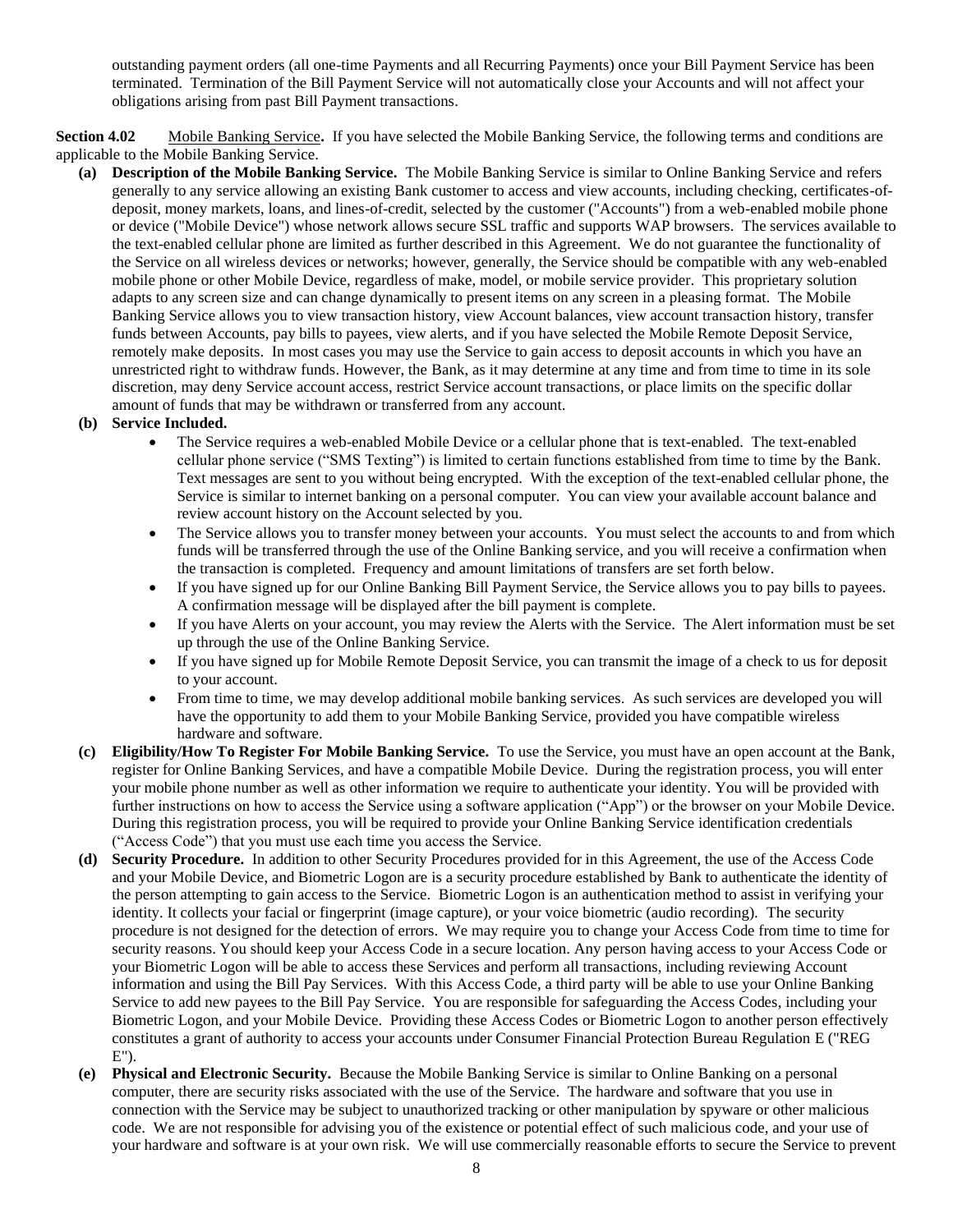access by unauthorized persons and to prevent the introduction of any malicious code, such as an Access Device virus. However, no security system is failsafe, and despite our efforts the security of the Service could be compromised or malicious code could be introduced by third parties. We will provide you with notice if your information is the subject of a security breach as required by applicable law.

- **(f) Account Access.** Transfers and Payments from your Account initiated via the Mobile Banking Service will be deducted on the day you initiate them. If the day you initiate a Transfer or Payment falls on a weekend or holiday, we will process your transaction the next Transfer Day. We may refuse to act on your Transfer instructions or Payment request if sufficient funds, including funds available under any overdraft protection plan, are not available in your Account on the date you want us to make the Transfer or Payment.
- **(g) Processing Internal Fund Transfers.** We can process a Transfer until 6:00 p.m. Central Time on a Transfer Day. If you initiate a Transfer after the that time, the Transfer will be reflected in your account and available for your use at the time the Transfer is initiated, but it will be processed the following Business Day. You are fully obligated to us to provide sufficient funds for any payments or transfers you make or authorize to be made. If we complete a payment or transfer that you make or authorize and we subsequently learn that you have insufficient funds for the transaction, you agree that we may reverse the transaction or offset the shortage with funds from any other deposit account(s) you have with us to the extent permissible by the applicable law and the terms of any other relevant agreements. If there are insufficient funds in your Account to make a Transfer or Payment, we may refuse to make the Transfer or Payment or we may make the Transfer or Payment and overdraw your Account. In either event, you are responsible for any non-sufficient funds ("NSF") charges that may apply.
- **(h) Cancelling Transfers or Payments.** You may cancel a pending Transfer or Payment transaction. However, to do so, you must use the Online Banking Service and we must receive your instruction to cancel prior to 6:00 p.m. Central Time one Transfer Day or Business Day before the transaction is scheduled to be processed. If we don't receive your instruction to cancel a transaction before that time, we may process the transaction.
- **(i) Bill Payment Service and Transfers.** If you have signed up for our Online Banking Bill Payment Service, you can use this Service to initiate bill payments, which will be processed during the next bill pay processing time. The Bank reserves the right to decline to make Payments to certain persons and entities. You agree that any Payment for taxes, Payments that are court-ordered, government payments and Payments outside of the United States are prohibited and you agree that you will not attempt to use the Service to make these types of Payments. Please refer to your Online Banking Bill Payment Service Section of this Agreement for the procedures that must be followed to perform Bill Payment Service functions. Payments are posted against your ledger balance, plus the available credit on your overdraft protection, if any, or other line of credit. Other than the functions described in the Online Banking Bill Payment Service Section of this Agreement, Bill Payment transactions are processed in the same manner through the Mobile Banking Service as they are with the Online Banking Service.
- **(j) Confirmation Numbers.** Upon completion of a Transfer or Payment, a confirmation message will be displayed on your Mobile Device confirming that the transaction has been completed. If Alerts have been enabled, an email or an SMS Text message will be sent to confirm the Transfer or Payment. You should record the Payee information (if applicable), the date of the Transfer or Payment, and the amount of the Transfer or Payment, in your checkbook/transaction register or other permanent record. This procedure will help in resolving any problems that may occur. No printed receipts are issued through the Service.
- **(k) No Fees to Access Mobile Banking Service.** There is no fee or charge assessed by us for you to register for or access the Mobile Banking Service. (We may assess fees or charges in the future; you will receive notice of such fees or charges, as required by law.) You may, however, incur charges to receive Internet service on your Mobile Device. You may also incur charges from your wireless carrier when sending and receiving text messages. You will be responsible to your wireless carrier for any such Internet or text messaging charges.
- **(l) Export Control and International Use.** The United States controls the export of products and information containing encryption ("Controlled Technology"). You agree to comply with such restrictions and not to export or re-export any Controlled Technology within the Service to countries or persons prohibited under the Export Administration Regulations ("EAR"). By downloading any products or information from this Service, you are agreeing that you are not in a country where such export is prohibited and that you are not a person or entity to which such export is prohibited. You are responsible for compliance with the laws of your local jurisdiction regarding the import, export, or re-export of any products or information subject to the EAR. We do not make any representation that any content or use of the Service is appropriate or available for use in locations outside of the United States. Accessing the Service from locations where its contents or use is illegal is prohibited by Bank. Those choosing to access the Service from locations outside the United States do so at their own risk and are responsible for compliance with local laws.
- **(m) Proprietary Rights.** Other than your materials and account information, all content received on the Mobile Banking Service is the exclusive property of Bank and/or its licensors and is protected by copyrights or other intellectual property rights.
- **(n) Your Mobile Device and Your Software.** We will not be responsible for any errors or failures from any malfunction of your Mobile Device or any malicious software or other problems related to the Mobile Device used with our Services. We are not responsible for any error, damages or other loss you may suffer due to malfunction or misapplication of any system you use, including your mobile browser (Google Chrome, Safari, Samsung Internet, or otherwise), your mobile service provider, your personal financial management or other software (such as Quicken®, et), or any equipment you may use to access or communicate with the Service.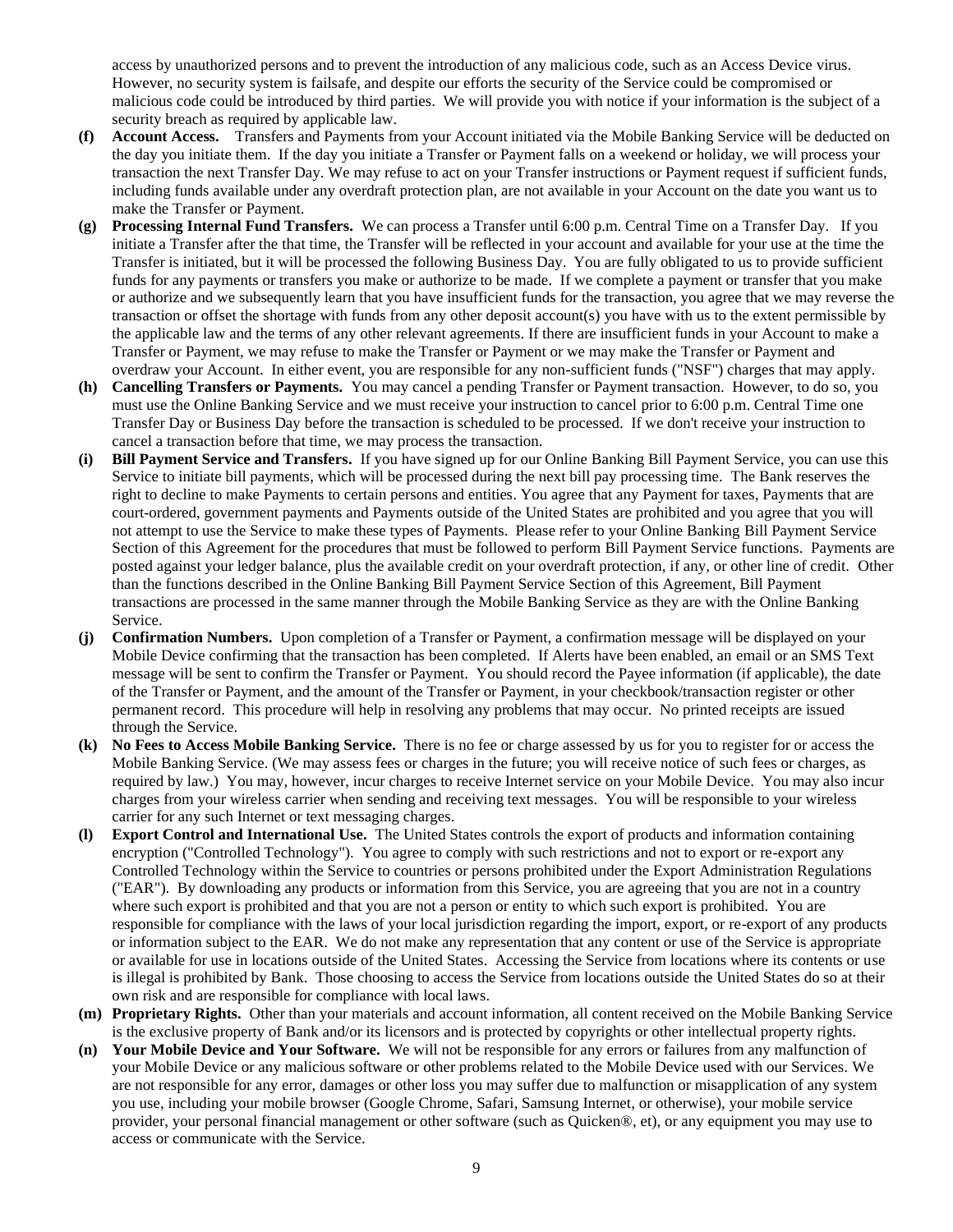- **(o) Area of Service.** The Services described in this Agreement are solely offered to citizens and residents of the United States of America and may not be accessed while outside of the United States of America.
- **(p) Program Revisions.** We may, from time to time, revise or update, or perform maintenance upon, our program, the Services, and/or related material, resulting in interrupted service or errors in the Services or rendering prior versions obsolete. We also may need to change the scope of our Services from time to time. We will attempt to provide prior notice of such interruptions and changes but cannot guarantee that such notice will be provided. We reserve the right to terminate this Agreement as to all prior versions of our programs, the Services, and/or related material and limit access to our more recent versions and updates. Use of the Service after the effective date of any such revisions, updates, and/or changes will constitute your consent to the same.

**Section 4.03** Mobile Deposit Service. If you have selected the Mobile Deposit Service, the following terms and conditions are applicable to the Mobile Deposit Service. Your use of Bank's Mobile Deposit Service is governed by the terms of this Agreement. By agreeing to or signing the applicable account documentation or by using or continuing to use Mobile Deposit you are acknowledging your election to use the Mobile Deposit Service. You acknowledge that email and/or messages displayed on your mobile device will be the primary means of communication for the Mobile Deposit Service. You are responsible for maintaining a current email address and you agree that you will, in a timely manner, review messages and notifications you receive from us and check your account to confirm it reflects recent activity.

- **(a) Mobile Deposit Service Description.** The Mobile Deposit Service allows you to use the Mobile Banking Apps to make deposits to your accounts from home or other remote locations; by taking photos of the front and back of original checks and transmitting the digital images ("images") and associated deposit information to us or our processor with your Mobile Device. In order to use the Mobile Deposit Service, you must be designated as an authorized signer or of an Account that is eligible for this Mobile Deposit Service and be approved by the Bank.
- **(b) Limits.** We may establish per item transaction, daily, and monthly limits on the dollar amount and/or number of Check Images or Mobile Deposits from time to time. The daily and monthly limits are over Business Days and calculated based on your total Mobile Deposit activity across all of the Accounts that you use with this service. If you attempt to initiate a Mobile Deposit in excess of these limits, we may reject your Mobile Deposit and you may deposit the check(s) in a manner consistent with other methods for making deposits provided by the Bank (such as at a branch or ATM or by mail). If we permit you to make a Mobile Deposit in excess of these limits, such Mobile Deposit will still be subject to the terms of this Agreement, and we will not be obligated to allow such a Mobile Deposit at other times. Bank reserves the right to change the limits. Any such change shall be effective immediately and may be implemented prior to your receipt of notice thereof.
- **(c) Provisional Credit and Funds Availability.** Upon acceptance of the Mobile Deposit, Bank shall grant your Account Provisional Credit (as herein defined) for the total amount of the Mobile Deposit or the accepted Mobile Deposit, as applicable. As used herein, "Provisional Credit" means that when we post transactions to your account, the credit is made to your Account subject to final payment of the Checks and subject to the terms of the Deposit Agreement. For the purpose of determining availability of funds, Bank may hold funds for the period of time permitted by Bank's funds availability disclosure. Mobile Deposit funds are generally available the next Business Day after the Business Day of your deposit, unless a hold is placed. If a hold is placed, you will be notified.
- **(d) Checks Deposited and Security Interest.** You hereby agree that you will only scan and deposit a check(s) as that term is defined in Federal Reserve Board Regulation CC ("Reg CC"). You agree that the image of the check that is transmitted to Bank (each such check and other item a "Check" and, if more than one, "Checks") shall be deemed an "item" within the meaning of Article 4 of the Uniform Commercial Code (1990 Official Text). You further agree that you will not use the Mobile Deposit Service to deposit any Checks or other items that: (a) are payable to any person or entity other than you, (b) are drawn, or otherwise issued, by you on any account of you maintained at another financial institution, (c) are prohibited by Bank's then current Procedures pertaining to the Mobile Deposit Service or are in violation of any law, rule or regulation, (d) you know or suspect, or should know or suspect, is fraudulent or otherwise not authorized by the owner of the account on which the Check is drawn, (e) have not been previously endorsed by a financial institution and are either "substitute checks" (as defined in Reg CC or other applicable federal law or regulation) or "image replacement documents" that purport to be substitute checks, without Bank's prior express written consent, (f) are drawn on financial institutions that are located outside of the United States or Territories of the United States, and (g) are not acceptable to Bank for deposit into a deposit account as provided in the Deposit Agreement, which is incorporated herein by reference and made a part hereof (Checks described in clauses (a) through (g) each a "Prohibited Check" and, collectively, "Prohibited Checks"). If you deposit a Prohibited Check, you agree to indemnify and reimburse Bank for, and hold Bank harmless from and against, any and all losses, costs and expenses (including reasonable attorneys' fees) Bank may incur associated with any warranty, indemnity or other claim related thereto. Furthermore, if, after first having obtained Bank's express written consent to do so, you provide Bank with an electronic representation of a substitute check for deposit into an Account instead of an original Check, you agree to indemnify and reimburse Bank for, and hold Bank harmless from and against, any and all losses, costs and expenses (including reasonable attorney's fees) Bank incurs because any such substitute check resulting from such electronic representation does not meet applicable substitute check standards and/or causes duplicate payments. You grant Bank a security interest in all Accounts or other deposits (whether general or special) of yours at the Bank, and in all funds in such Accounts or other deposits, to secure your obligations to Bank under this Agreement. This security interest will survive termination of this Agreement.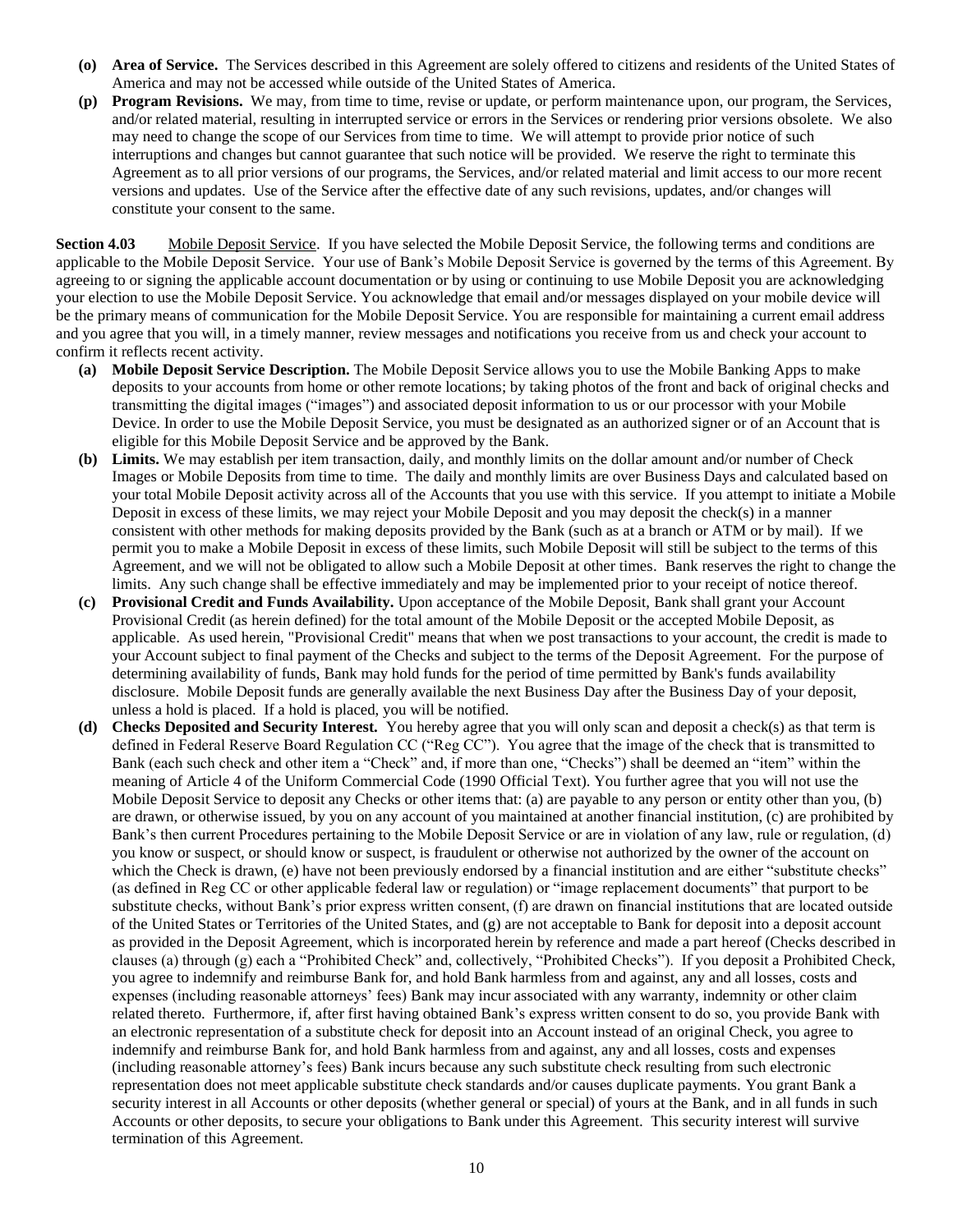- **(e) Requirements.** Each image must provide all information on the front and back of the original Check at the time presented to you by the drawer (the person or entity from whose account the Check was written), including, but not limited to, information about the drawer and the paying bank that is preprinted on the original Check, MICR information, signature(s), any required identification written on the front of the original Check and any endorsements applied to the back of the original Check. The image quality must meet the standards established by the American National Standards Institute, the Board of Governors of the Federal Reserve, and any other regulatory agency, clearing house or association. Endorsements must be made on the back of the check by the person or entity listed on the payee line on the Check. Endorse your Checks with your signature, your entity name and title if applicable, the words "For Mobile Deposit Only", and our Bank name. You acknowledge and agree that you shall be liable to us for any loss we incur caused by a delay or processing error resulting from an irregular endorsement or other markings placed on the Check by you.
- **(f) Receipt of Deposit.** All images processed for deposit through Mobile Deposit will be treated as "deposits" under your current Deposit Account Agreement with us and will be subject to all terms of the Deposit Account Agreement and any amendments to such Agreement. To be eligible for processing on the day transmitted, Mobile Deposits must be received and accepted by Bank on or before 5:00 p.m. Central Time on a Business Day. Other cutoff times may be established by Bank from time to time (the "Cutoff Time"). A Mobile Deposit that is received after 5:00 p.m. Central Time on a Business Day shall be deemed to have been received on the following Business Day. Cutoff time information is available at [https://bankwithchoice.com](https://bankwithchoice.com/) or by calling the Bank as set forth in [Section 10.06.](#page-18-1) When we receive an image, we will confirm that you have submitted the image via a message displayed on your Mobile Device. Your submission confirmation does not mean that the image contains no errors or that it has been approved for crediting. A status of "pending" does not indicate that the submitted item has been accepted. You will not receive a subsequent notification that a submitted image has been credited to your Account. You agree that Bank has no obligation to accept a Mobile Deposit and, therefore, we reserve the right to reject any Mobile Deposit or the Images or other information contained therein transmitted through this Service, at our discretion, without liability to you. If your submission is rejected, you will receive e-mail of such rejection from the Bank. It is your responsibility to check notifications from the Bank for any rejected submissions and contact the Bank to address the reason for such rejection. You acknowledge and agree that Bank shall have no liability to you for failing to provide notice of rejection of a Mobile Deposit. You agree that you shall be solely liable for, and Bank shall not have any liability whatsoever to you for, any Mobile Deposit or the Images or other information contained therein that are not received by Bank. You also agree to be liable for Mobile Deposits or the Images or other information contained therein that are intercepted or altered by an unauthorized third party or dropped during transmission.
- **(g) Original Checks.** After you have received confirmation that your Mobile Deposit has been accepted for deposit, you should mark the Check as having been deposited. You agree to securely store the original Check for a period of ten (10) calendar days from the date of the Image transmission (such period the "Retention Period"). During the Retention Period, you shall take appropriate security measures to ensure that: (a) the information contained on such Checks shall not be disclosed, (b) such Checks will not be duplicated or scanned more than one time and (c) such Checks will not be deposited or negotiated in any form. Upon expiration of the Retention Period, you shall destroy the original Check you transmitted as an Image using a method of destruction that will result in the paper based Item being un-processable and all sensitive personal and financial information undecipherable. You hereby indemnify Bank for, and hold Bank harmless from and against, any and all claims, demands, actions, causes of action, losses and damages, of whatever nature or kind, and regardless of the theory upon which the same is (are) based, caused directly or indirectly by, arising out of, related to, in connection with or resulting wholly or partially from, the destruction of original Checks by you. During the Retention Period, you agree to promptly provide the original Check to the Bank upon request.
- **(h) Contingency Plan.** You agree that, in the event you are not able to capture, process, produce or transmit a Mobile Deposit to Bank, or otherwise comply with the terms hereof or of the Procedures, for any reason, including, but not limited to, communications, equipment or software outages, interruptions or failures, you will make the deposit in a manner consistent with other methods for making deposits provided by Bank until such time that the outage, interruption or failure is identified and resolved. You hereby acknowledge and agree that Bank shall not be liable to you for any loss or damage of any nature sustained by you as the result of your inability to use the Mobile Deposit Service. The deposit of original Checks through these other methods shall be governed by the terms and conditions of the Deposit Account Agreement and not by the terms of this Agreement.
- **(i) Returned Deposits.** If Images of Checks deposited by you are dishonored or otherwise returned unpaid by the drawee Bank, or are returned by a clearing agent for any reason, including, but not limited to, issues relating to the quality of the Image, you understand and agree that, since you either maintain the original Check or have destroyed it in accordance with the Original Check provisions in this agreement, the original Check will not be returned, and Bank may charge back an Image of the Check to your Account. You understand and agree that the Image may be in the form of an electronic or paper reproduction of the original Check or a substitute check. Unless otherwise instructed by Bank, you agree not to deposit the original Check if an Image or other debit as previously described is charged back to you.
- **(j) Your Warranties.** You make the following warranties and representations with respect to each image:
	- Checks Deposited. You shall only deposit Checks that are authorized by this Agreement, the Procedures and the Deposit Agreement;
	- Image Quality. Each Image transmitted by you to Bank contains an accurate representation of the front and the back of each Check and complies with the requirements of this Agreement;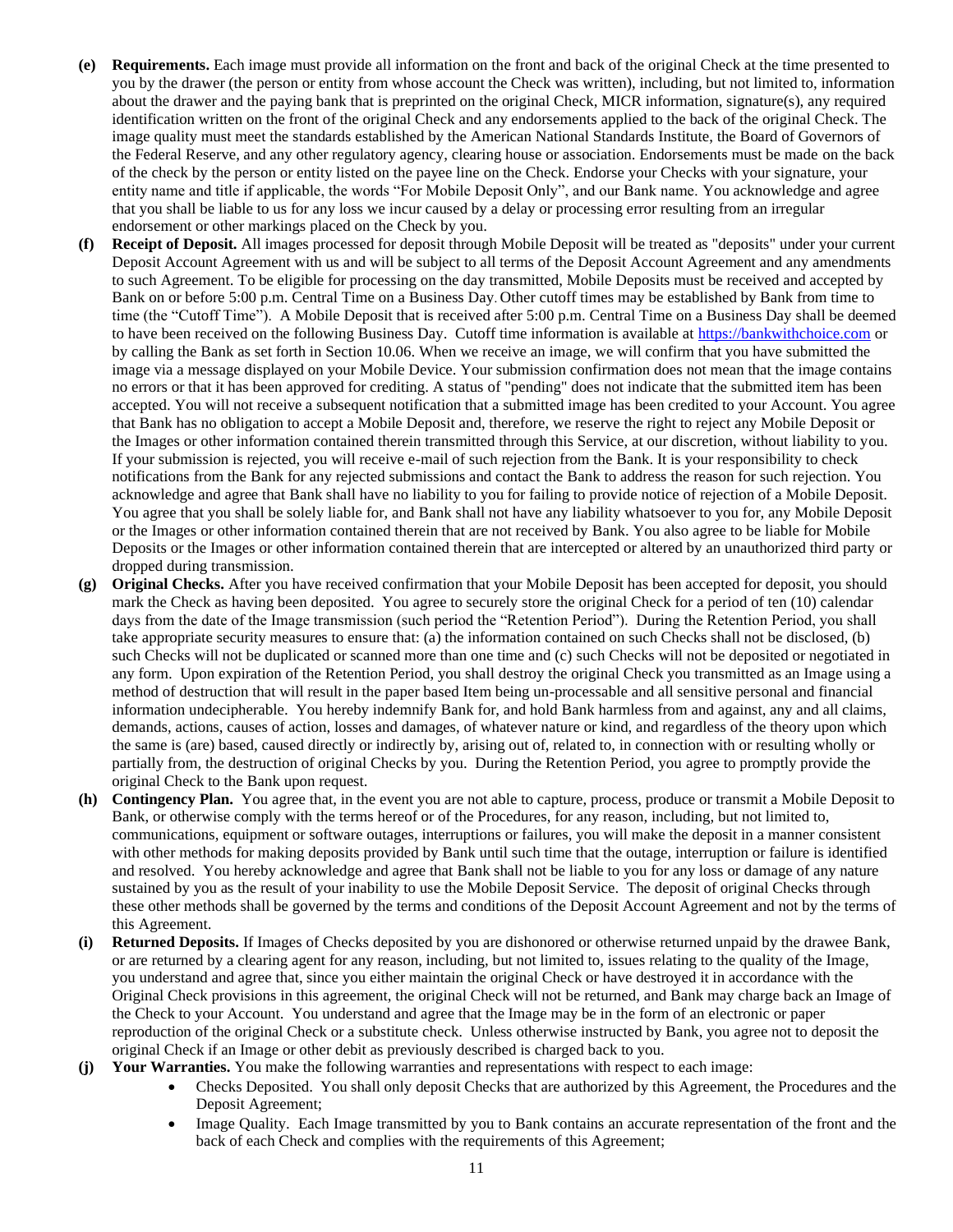- Accuracy of Information. All data and other information submitted by you to Bank, including, but not limited to, data contained in the MICR line of each Check is complete and accurate and complies with the requirements of this Agreement;
- No Duplicates. You will not: (i) create duplicate Images of the Checks, (ii) transmit a duplicate Image or File to Bank, or (iii) deposit or otherwise negotiate the original of any Check of which an Image was created. You further warrant that no subsequent transferee, including but not limited to Bank, a collecting or returning Bank, drawer, drawee, payee or endorser, will be asked to pay the original Item from which the Image(s) was created or a duplication (whether paper or electronic, including ACH entries) of the Item(s);
- No Loss. No subsequent transferees of the Item(s), including but not limited to Bank, a collecting or returning Bank, drawer, drawee, payee or endorser, shall sustain a loss as the result of the fact that the Image was presented for payment or returned instead of the original Check;
- Information. All information provided by you to Bank is true, complete and accurate;
- Authority and Legality. (i) This Agreement is valid and enforceable against you in accordance with its terms; and (ii) the entry into, and performance of, this Agreement by you will not violate any law, or conflict with any other agreement, to which you are subject;
- No Litigation. There is no action, suit or proceeding pending or, to your knowledge, threatened, which if decided adversely, would adversely affect your financial condition or operations.
- Transactions. All Checks and transactions are, and will be, bona fide. All signatures on Checks are authentic and authorized.
- Rule Compliance. You submit Images in compliance with this Agreement, the Procedures, applicable law and the Rules.
- **(k) Indemnification and Liability; Third Party Claims.** In addition to the other indemnities set forth in this Agreement, you hereby indemnify Bank and each of its parents, subsidiaries and affiliates and their respective officers, directors, employees, members, partners, agents, insurers and attorneys (each an "Indemnified Party" and, collectively, the "Indemnified Parties") for, and hold each of the Indemnified Parties harmless from and against, all actions, causes of action, claims, damages, liabilities and expenses (including reasonable attorneys' fees) of any nature or kind (including those by third parties) arising out of, or related to, this Agreement, including all actions, causes of action, claims, damages, liabilities and expenses arising out of, related to or resulting from: (a) your (i) failure to report required changes, (ii) transmission of incorrect data to Bank or (iii) failure to maintain compliance with the Rules, (b) (i) Bank's provision of the Service, or (ii) Bank's action or inaction in accordance with, or in reliance upon, any instructions or information received from any person reasonably believed by Bank to be you, (c) your breach of any of your representations, warranties, covenants or other agreements or responsibilities under this Agreement and/or (d) your breach or violation of any Rules; provided, however, you are not obligated to indemnify Bank for any damages solely and proximately caused by Bank's gross negligence or willful misconduct.

**Section 4.04** Processing Fund Transfers. We can process a Transfer made by you until the end of the Transfer Day. If you request a Transfer after the end of the Transfer Day, the Transfer will be processed the following Transfer Day. If you schedule a Transfer for a future date, we will process the transaction after the close of business on that date, if that day is a Business Day. You are fully obligated to us to provide sufficient funds for any Payments or Transfers you make or authorize to be made. If we complete a Payment or Transfer that you make or authorize and we subsequently learn that you have insufficient funds for the transaction, you agree that we may reverse the transaction or offset the shortage with funds from any other Account(s) you have with us to the extent permissible by the applicable law and the terms of any other relevant agreements. If there are insufficient funds in your Account to make a Transfer or Payment, we may, in our discretion, refuse to make the Transfer or Payment or we may make the Transfer or Payment and overdraw your Account. In either event, you are responsible for any overdraft fees or non-sufficient funds ("NSF") charges that may apply, as applicable.

**Section 4.05** Account Access. Transfers and Payments from your Account will be deducted on the date you instruct us to process them. If the date you schedule a Transfer or Payment falls is not a Business Day, we will process your transaction the next Transfer Day. We may refuse to act on your Transfer instructions or Payment request if sufficient funds, including funds available under any overdraft protection plan, are not available in your Account on the date you want us to make the Transfer or Payment. However, without limitation on the foregoing, you authorize us, in our discretion, to deduct Payments from the selected Account even if the Transfer or Payment will create an overdraft, but we shall have no obligation to do so. You will be responsible for an overdraft fee or non-sufficient item fee if sufficient funds are not available to pay the Transfer or Payment.)

# **Section 4.06** Canceling Transfers or Payments.

- **(a)** You may cancel a pending Transfer or Payment transaction. However, to do so, we must receive your instruction to cancel no later than one Business Day before the transaction is scheduled to be processed. If we do not receive your instruction to cancel a transaction before that time, we may process the transaction. Unless otherwise provided in this Agreement, you may not stop payment of electronic fund transfers. Therefore, you should not employ electronic access for purchases or services unless you are satisfied that you will not need to stop payment.
- **(b)** Stop Payment Orders. Unless otherwise specified in any applicable Service Section or Operating Instructions, any stop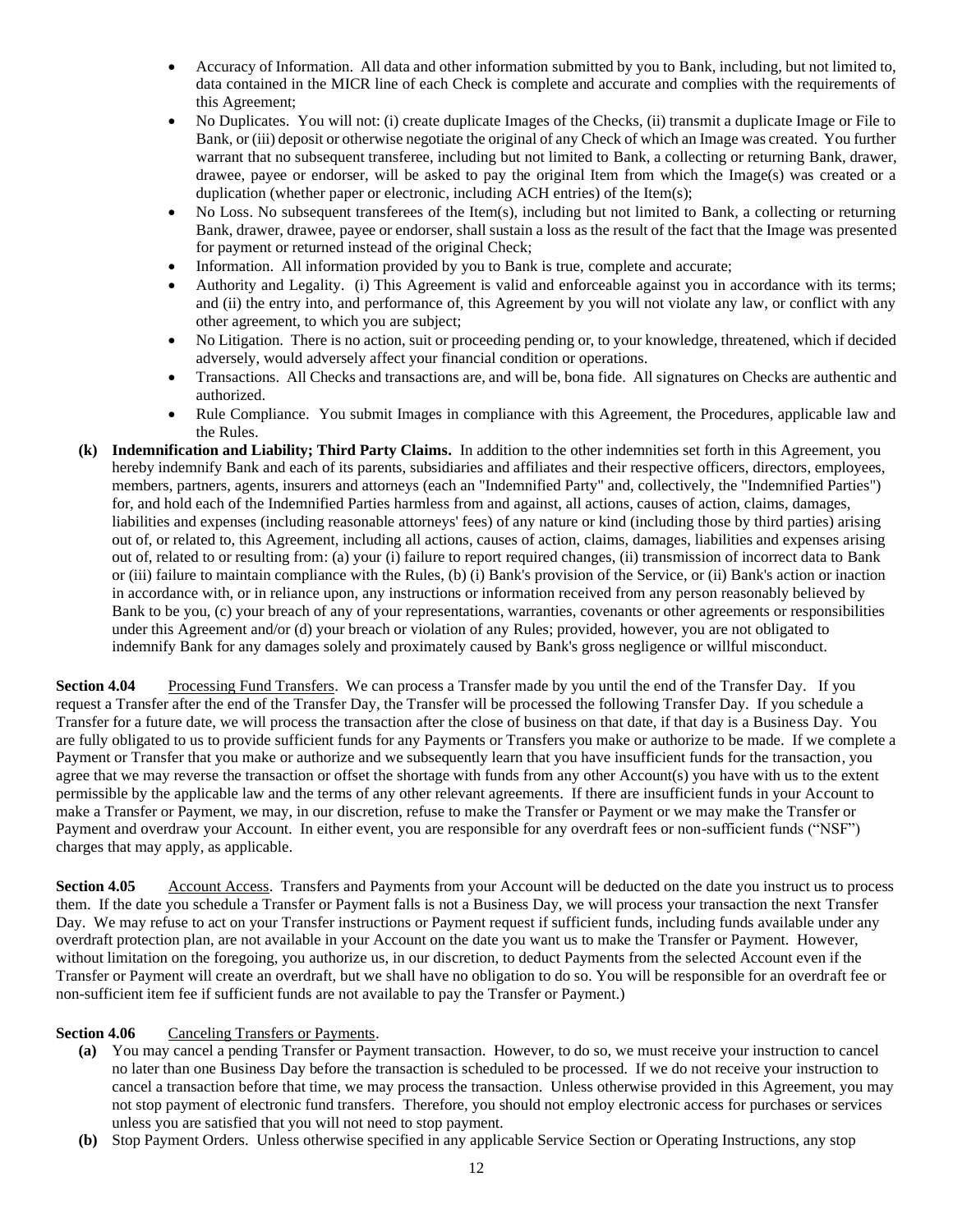payment order which Company wishes to place on a check drawn on an account that is the subject of this Service or is otherwise related to this Service shall be placed in accordance with the Bank's normal stop payment procedures and provisions for other accounts in effect at that time. Company acknowledges that a Stop Payment Request (defined herein below) may not be placed on any items other than checks issued by Company. Any Stop Payment Request for ACH debits or paper drafts must be placed at a Bank branch office location. If Company has elected to issue stop payment orders via Online Banking Services, the following provisions shall apply:

- **(i)** *You have requested us to provide Stop Payment Services under Online Banking Services to enable you to electronically issue stop payment entries ("Stop Payment Request"). You hereby agree to use the Stop Payment Services according to the instructions set forth in this Section.*
- **(ii)** *You may only submit Stop Payment Requests for checks that have not yet posted to the Account. Thus, prior to submitting Stop Payment Requests, you must first verify that the checks have not posted to the Account.*
- **(iii)** *You understand and agree that Stop Payment Requests will not take effect unless you provide all the information requested by the Stop Payment screens and provide such information exactly as it appears on the check, including, but not limited to, the account number, check number, amount, payee and date. You acknowledge that the computer programs used to provide the Stop Payment Services require exact information regarding the check and even minor errors in providing the exact information requested may prevent payment from being stopped. For example, if you give us the wrong amount of the check and the information is only wrong by one cent (.01) or if the check number you provide is only wrong by one digit, we will not be able to stop payment on the check. You agree that Bank is not liable to you for payment of any check over a Stop Payment Request if you do not provide the exact information regarding the check.*
- **(iv)** *Stop Payment Requests must be received by the Bank on a Business Day with a reasonable amount of time to act upon it for it to be effective on that Business Day. Otherwise, Stop Payment Requests will take effect on the following Business Day. The Business Day on which the Stop Payment Request takes effect is referred as the "Stop Payment Effective Date." We shall not be liable to you for items otherwise properly payable that we pay prior to the Stop Payment Effective Date of your Stop Payment Request or any loss arising out of such payment.*
- **(v)** *The Stop Payment Request will be effective for six months, from and including the Stop Payment Effective Date. You may renew or otherwise continue the effectiveness of a Stop Payment Request by making a new Stop Payment Request via Online Banking Services at least one Business Day prior to the expiration of the existing Stop Payment Request. You acknowledge that we are not obligated to stop payment on a check after the expiration of a Stop Payment Request. However, you agree that we may stop payment according to an expired Stop Payment Request without incurring any liability to you. You further understand and agree that you, and not us, have the obligation to monitor your Stop Payment Requests and that we will not provide you with any notice of the expiration dates of any Stop Payment Request and/or the need to renew any such requests.*
- **(vi)** *You understand and agree that we will accept a Stop Payment Request and use reasonable procedures to locate and stop payment on the check. However, in consideration of our acceptance of the Stop Payment Request, you expressly agree to hold us harmless from any direct or indirect damages if we pay the check (i) on the day we receive the Stop Payment Request, or (ii) by reason of oversight or inadvertence. Furthermore, you hereby agree that we will not be liable to you for any direct or indirect damages if other checks drawn by you are returned NSF because we pay the check under the circumstances noted in (i) or (ii) herein. You further agree to indemnify us against all expenses and costs that might incur by reason of stopping payment on a check pursuant to a Stop Payment Request, whether it expired or not.*
- **(vii)** *You hereby authorize us to automatically charge the Account against which the check was drawn for applicable Stop Payment fees for each Stop Payment Request and renewal thereof.*

# <span id="page-12-0"></span>**Section 4.07** Electronic Communications and Notifications.

- **(a) E-Mails.** The Bank will not immediately receive e-mail that you send. Therefore, you should not rely on e-mail if you need to communicate to the Bank immediately. For example, if you need to stop payment on a check, to report a lost or stolen card, or to report an unauthorized transaction from one of your Accounts, you should contact the Bank immediately by calling the Online Banking Department (see [Section 10.06\)](#page-18-1). The Bank will not take actions based on your e-mail requests until the Bank actually receives your message and has a reasonable opportunity to act. Please see additional information regarding e-mails located in [Section 10.01.](#page-17-1)
- **(b) Account Notifications.** You may have the ability to set up an "Account Alert," which is a convenience feature that permits you to request a notification of specific situations. For example, you can request an Account Alert when an Account has reached a certain balance or check has been processed. You are responsible to input accurate information to set up the Account Alert. Account Alerts do not replace standard communications received from us concerning your Accounts. We are not responsible for any losses, damages or expenses that may occur if an Account Alert is not set up properly or is not processed as a result of factors beyond our reasonable control. You agree to keep your e-mail address and phone numbers used with the Service, up to date.
- **(c) Secure Messaging.** You may communicate with us using the "Secure Messaging" feature offered as part of the Service. You agree not to use this feature to conduct transactions on an Account, to seek to accomplish any of the available services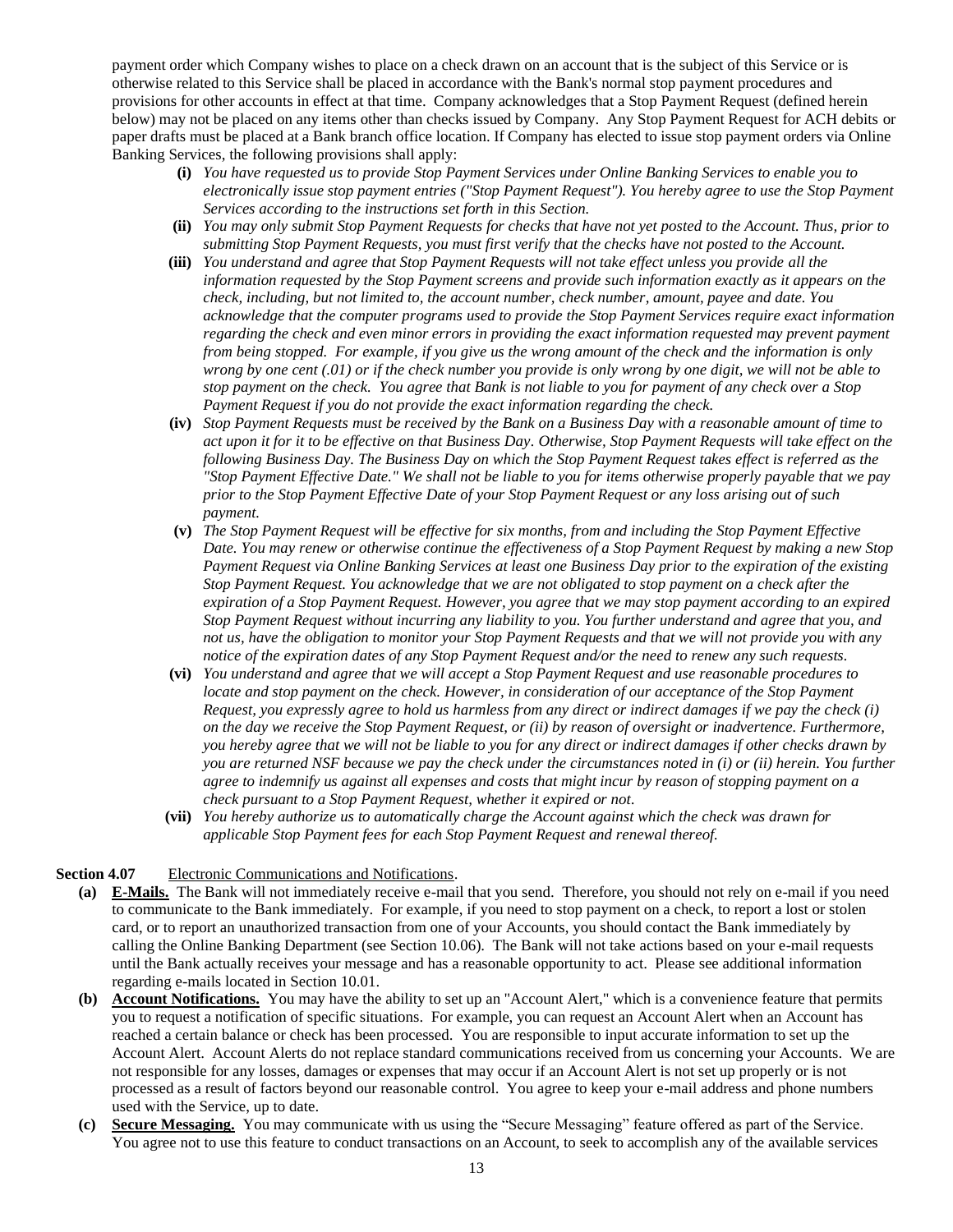listed i[n Section 3.01,](#page-3-0) or to provide us with instructions or notice. We may post messages for you in the "Secure Messaging" location of our Online Banking website. We may also use e-mail to notify you that a new message has been posted. After you log in, you agree to review all messages. You agree to keep your e-mail address up to date, using the Service. You will be deemed to have "received" the message upon receipt and opening of the message, or by the next Business Day after we post it to the Online Banking website and send you a notification of availability, whichever occurs earliest. You may print a copy of a message using the "print" function of your software. We may not immediately receive messages that you send and we will not take action based on any requests until we actually receive your message and have had a reasonable opportunity to act. Therefore, you should not rely on secure messaging if you need our immediate attention. In such cases, you should contact the Bank immediately by calling the Online Banking Department (se[e Section 10.06\)](#page-18-1). For example, if you need to report an unauthorized transaction from one of your Accounts, you should call us to ensure prompt action on your request.

**Section 4.08** Overdrafts: Order of Payments, Transfers, and Other Withdrawals. If funds are withdrawn from any of your Accounts by means of electronic funds transfers, other than through Online Banking on the same Business Day as an Online Banking Transfer or Payment, and if the Account contains insufficient funds to enable both the electronic funds transfer and the Online Banking Transfer or Payment to be made, then the electronic funds transfer will have priority and the Online Banking Transfer or Payment will be refused or will result in an overdraft on your Account. This is at the Bank's sole discretion.

**Article V. Limitations.** Your use of these Services is subject to the following limitations:

**Section 5.01** Dollar Amount. There may be a limit on the dollar amount of the transactions you can make using these Services. Security reasons limit the dollar amount of transactions and these limits are subject to change from time to time. Payment can only be made with U.S. currency.

**Section 5.02** Frequency. In addition to the Federal banking regulations that restrict the number of Transfers, Payments and withdrawals, there may be limits on the number of transactions you can make using these Services. These limits are for security reasons and are subject to change.

**Section 5.03** Foreign Transactions. No Payments may be made to Payees outside the United States, unless the Customer has been specifically approved by the Bank.

**Section 5.04** Additional Limitations. Additional limitations may be contained elsewhere in this Agreement. Your ability to initiate transactions may also be limited by the terms of other agreements you have with the Bank or by applicable law.

#### **Article VI. Parties' Responsibilities.**

# Section 6.01 Your Responsibility.

# **(a) Physical and Electronic Security.**

- **(i)** *You are solely responsible for providing for and maintaining the physical, electronic, procedural, administrative, and technical security of data and systems in your possession or under your control. We are not responsible for any Access Device viruses (including, without limitation, programs commonly referred to as "malware," "keystroke loggers," and/or "spyware"), problems or malfunctions resulting from any Access Device viruses, or any related problems that may be associated with the use of an online system. Any material downloaded or otherwise obtained is obtained at your own discretion and risk, and Bank is not responsible for any damage to your Access Device or operating systems or for loss of data that results from the download of any such material, whether due to any Access Device virus or otherwise. You are solely responsible for maintaining and applying anti-virus software, security patches, firewalls, and other security measures with respect to your operating systems, and for protecting, securing, and backing up any data and information stored in or on your operating systems. Bank is not responsible for any errors or failures resulting from defects in or malfunctions of any software installed on your operating systems.*
- **(ii)** *You acknowledge and agree that it is your responsibility to protect yourself and to be vigilant against e-mail fraud and other internet frauds and schemes (including, without limitation, fraud commonly referred to as "phishing" or "pharming"). If you are a business, you agree to educate your representative(s), agents, and employees as to the risks of such fraud and to train such persons to avoid such risks. You acknowledge that Bank will never contact you by e-mail in order to ask for or to verify Account numbers, Security Devices, or any sensitive or confidential information, and will never provide links to websites in e-mails that Bank transmits to you. In the event you receive an e-mail or other electronic communication that you believe, or has reason to believe, is fraudulent, you agree that you shall not respond to the e-mail, provide any information to the e-mail sender, click on any links in the e-mail, or otherwise comply with any instructions in the e-mail. You should notify us immediately of any such e-mail or other electronic communication by calling us at the telephone number for the Bank set forth i[n Section 10.06.](#page-18-1) To the extent allowed by law, you agree that Bank is*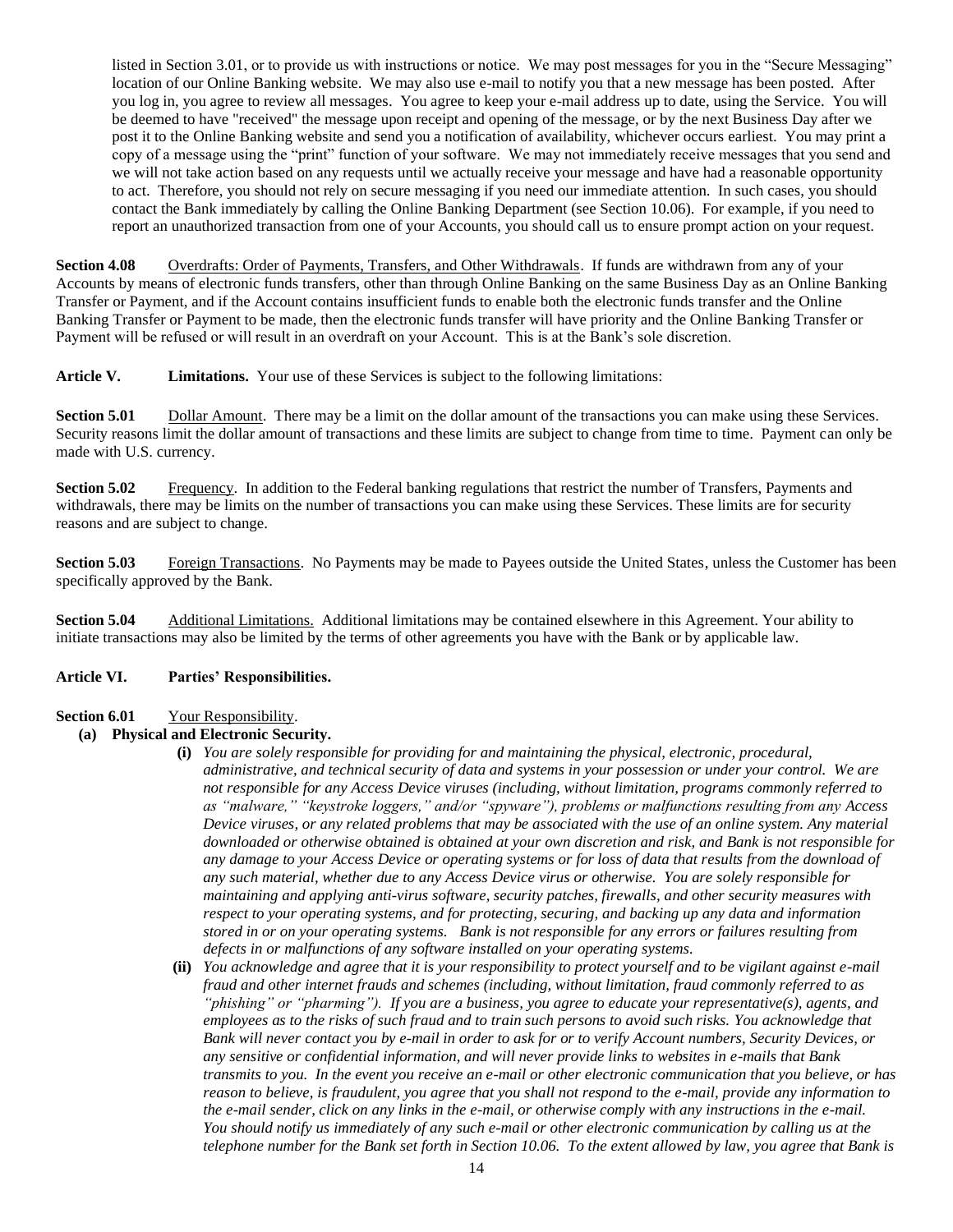*not responsible for any losses, injuries, or harm incurred by you as a result of any electronic, e-mail, or internet fraud.*

- **(iii)** *In the event of a breach of the Security Procedure, you agree to assist Bank in determining the manner and source of the breach. Such assistance shall include, but shall not be limited to, providing Bank or Bank's agent access to your hard drive, storage media and devices, systems and any other equipment or device that was used in breach of the Security Procedure. You further agree to provide to Bank any analysis of such equipment, device, or software or any report of such analysis performed by you, your agents, law enforcement agencies, or any other third party. Your failure to assist Bank shall be an admission by you that the breach of the Security Procedure was caused by a person who obtained access to your transmitting facilities or who obtained information facilitating the breach of the Security Procedure from you and not from a source controlled by Bank. In the event of a breach of a Security Procedure, you may be required to close your Accounts or to execute a Bank approved reactivation agreement before the Services are reinstated to the Account.*
- **(b) Reporting Unauthorized Transactions.** You should notify us immediately if you believe your Access Codes have been lost or stolen, that someone has gained access to the Security Procedure, or that someone has made a Payment or Transfer or may make a payment or Transfer from your Account without your permission or if you suspect any fraudulent activity on your Account. To notify us, call us at the number provided in [Section 10.06.](#page-18-1) If you are a consumer, you should refer t[o Section](#page-4-0)  [3.06](#page-4-0) for additional information regarding unauthorized transactions.
- **(c) Duty to Inspect.** You shall inspect all transaction history, reports, journals, and other material evidencing the output of the Service(s) performed by Bank. You must report all errors to the Bank for Services performed and indicated in the transaction history, reports, journals, and other material evidencing the output of the Service(s) or otherwise reported to you daily by the close of business on the banking day following the day on which the Service(s) is rendered. You must report all other errors within a reasonable time. If your service and accounts are established primarily for personal, family, or household purposes, the time period for reporting is not to exceed thirty (30) days from the date that the error is made. If you are a business, the time period for reporting is not to exceed sixty (60) days from the date that the error is made. Failure of you to promptly report errors within such specified time shall preclude you from asserting against the Bank any claims arising from the error or any loss caused by the error.
- **(d) Financial Information.** Bank may from time to time request information from you in order to evaluate a continuation of the Service(s) to be provided by Bank hereunder and/or adjustment of any limits set by this Agreement. You agree to provide the requested financial information immediately upon request by Bank, in the form required by Bank. If you refuse to provide the requested financial information, or if Bank concludes in its sole discretion that the credit risk of you is unacceptable, Bank may terminate the Service according to the provisions hereof. You authorize Bank to investigate or reinvestigate at any time any information provided by you in connection with this Agreement or any Services and to request reports from credit bureaus and reporting agencies for such purpose.
- **(e) Deadlines.** You shall deliver or transmit all data or information to Bank by the deadline(s) specified in this Agreement. Bank shall have no obligation to process data or perform the Service if the data is not received by the Bank by the specified deadline.
- **(f) Payment for Services.** 
	- **(i)** *You agree to pay Bank the fees established by Bank for rendering the Services under the terms of this Agreement. Depending on which Online Banking services you subscribe to, you will be charged the applicable Online Banking fees as set forth in our Common Fee Schedule hereby incorporated by reference and made a part hereof. Once you have subscribed and if we charge a monthly fee, you will be charged the applicable monthly fee(s) whether or not you use Online Banking.*
	- **(ii)** *The Bank may change or add any fees for Online Banking by the procedures outlined in [Article IX](#page-17-0) for amending this Agreement. Fees charged for Online Banking under this Agreement are in addition to any service charges or fees that apply to your accounts with us.*
	- **(iii)** *You authorize the Bank to deduct all applicable monthly fees from the Primary Account you have specified. If you close the Primary Account, you must notify us and identify a new Primary Account for the selected services, and unless and/or until you notify us and identify a new Primary Account, fees may be deducted from any other Account you maintain with us or any of our affiliates. Furthermore, Bank may set off against any amount it owes to you in order to obtain payment of your obligations under this Agreement.*
	- **(iv)** *In addition to the Service fees, you agree to pay for all taxes, tariffs and assessments levied or imposed by any government agency in connection with the Service, this Agreement, and/or the software or equipment made available to you (excluding any income tax payable by Bank). You are also responsible for the costs of any communication lines and any data processing charges payable to third parties.*

# **(g) Additional Provisions for Business Customers. THE FOLLOWING PROVISIONS OF THIS SECTION APPLY ONLY TO BUSINESS CUSTOMERS.**

**(i)** *Required Deposit Balance. You agree to maintain the minimum collected balance ("Required Deposit Balance") in the amount and in the account specified in the Service Agreement establishing the terms and conditions of the specific Services selected by you and the set of detailed instructions ("Operating Instructions") establishing the procedures and operating instructions governing the Service.*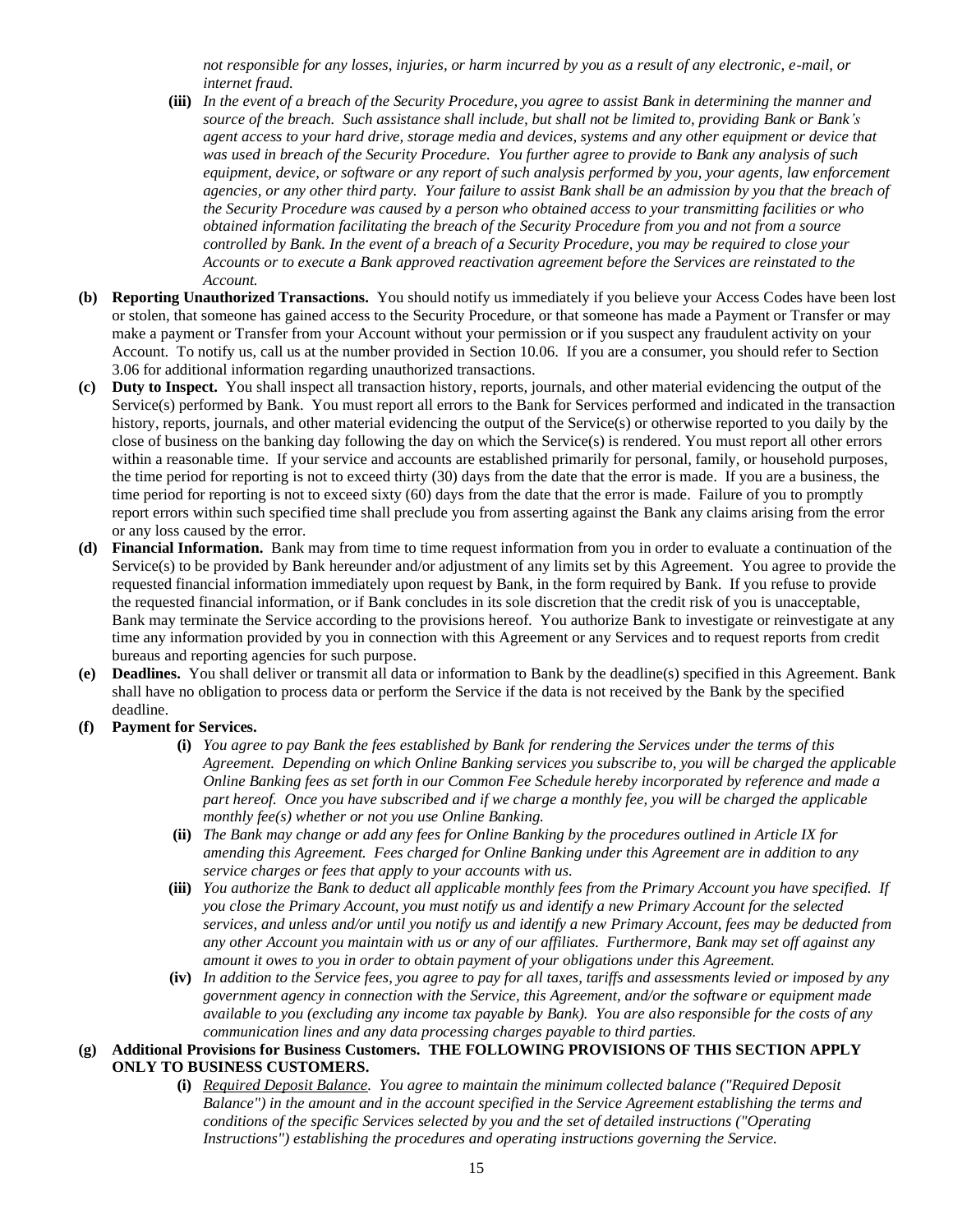- **(ii)** *Data and Information Supplied by You. You shall transmit or deliver data and other information in the format and on the media as provided for in the Service Agreement and the Operating Instructions if applicable or as otherwise required by the Bank in conjunction with rendering the Service(s) selected by you. You shall have the sole responsibility of ensuring the accuracy and correctness of the data transmitted. You acknowledge and agree that the Bank shall not examine the data for correctness and the Bank shall not have any responsibility for detecting errors in the data transmitted by you. The data transmitted by you must be legible, correct and complete. The Bank shall not process, and the Bank shall not be liable to you for failure to process, the data if it is not in the format specified by the Bank or if the data is incomplete. The Bank shall not be liable for errors or omissions caused by data that is rejected as the result of your failure to provide the data in accordance with the standards specified in the Agreement or any applicable Service Agreement and the Operating Instructions.*
- **(iii)** *Remotely Created Checks. If you use a Service wherein you create or deposit a Remotely Created Check, as that term is defined in Federal Reserve Board Regulation CC, you warrant to the Bank that the person on whose account the Remotely Created Check is drawn authorized the issuance of the check in the amount stated on the check and to the payee stated on the check.*
- **(iv)** *Use of Services. You will use the Services only for your own internal business use in accordance with the terms of this Agreement. Without limiting the generality of the foregoing, you agree not to make the Services available or allow use of the Services in a computer bureau service business, timesharing, or otherwise disclose or allow use of the Service by or for the benefit of any third party. FURTHER, YOU REPRESENT AND WARRANT THAT NONE OF THE ACCOUNTS HAVE BEEN ESTABLISHED OR ARE BEING OR WILL BE USED FOR PERSONAL, FAMILY OR HOUSEHOLD PURPOSES AND THAT YOU ARE NOT A "CONSUMER" UNDER REGULATION E – ELECTRONIC FUNDS TRANSFER ACT (HEREIN, "REG. E").*
- **(v)** *Prohibited Transactions. You agree not to use or attempt to use the Services (a) to engage in any illegal purpose or activity or to violate any applicable law, rule or regulation, (b) to breach any contract or agreement by which you are bound, or (c) to engage in any internet or online gambling transaction, whether or not gambling is legal in any applicable jurisdiction, (d) to engage in any activity or business that would result in you being or becoming a "money service business" as defined in the Bank Secrecy Act and its implementing regulations, or (e) to engage in any transaction or activity that is not specifically authorized and permitted by this Agreement. You acknowledge and agree that the Bank has no obligation to monitor your use of the Services for transactions and activity that is impermissible or prohibited under the terms of this Agreement; provided, however, that the Bank reserves the right to decline to execute any transaction or activity that the Bank believes violates the terms of this Agreement.*
- **(vi)** *Transfers and Payments processed via the ACH. You agree that for all Transfers and Payments initiated by you that are processed by the Bank via the ACH, you are the Originator, as that term is defined by the Rules. You agree to be bound by the Rules and you authorize the Bank to originate Electronic entries ("Entries") on your behalf. You also agree that you will not originate Entries that violate the laws of the United States. You acknowledge and agree that the Bank will determine the types of Entries that may be originated in its sole discretion. You hereby grant the Bank the right to audit your compliance with this Agreement and the Rules.*

**Section 6.02** The Bank's Responsibilities. Bank agrees to use ordinary care in rendering Services under this Agreement. You recognize and agree that ordinary care does not mean error free. You agree to pay all attorneys' fees, costs and expenses Bank may incur in collecting any sums you owe to Bank for overdrafts, service charges or otherwise or in enforcing any rights Bank may have under the terms of this Agreement or applicable law, rule or regulation applicable to your Account(s) or the Services rendered by Bank under this Agreement. You also agree to pay all attorneys' fees, costs and expenses that Bank may incur as the result of defending any claim or action made against Bank by you, or on your behalf where Bank is found not to be liable for such claim. In no event shall Bank be liable to you for attorneys' fees incurred by you in any action brought by you against Bank. Our sole responsibility for an error in a transfer will be to correct the error. Without limiting the generality of the forgoing, we will not be responsible for the following matters, or for errors or failures of our Services as result of:

- (a) Access. We will not be liable under this Agreement for failure to provide access or for interruptions in access to our Services due to a system failure or due to other unforeseen acts or circumstances.
- (b) Your Access Device Equipment & Your Software. We will not be responsible for any errors or failures from any malfunction of your Access Device or any Access Device virus or other problems related to your Equipment used with our Services. We are not responsible for any error, damages or other loss you may suffer due to malfunction or misapplication of any system you use, including your browser (Google Chrome, Apple Safari, Microsoft Edge, or otherwise), your Internet service provider, your personal financial management or other software (such as Quicken or QuickBooks), or any Equipment you may use (including your telecommunications facilities, Access Device hardware and modem) to access or communicate with the Online Banking Services.
- (c) Any Transaction or Instruction that: (i) exceeds your collected and available funds on deposit with the Bank; (ii) is not in accordance with any condition indicated by you and agreed to by the Bank; (iii) the Bank has reason to believe it may not be authorized by you; (iv) involves funds subject to hold, dispute, or legal process preventing their withdrawal; (v) would violate any provision of any present or future risk control program of the Federal Reserve or any current or future rule or regulation of any other federal or state regulatory authority; (vi) is not in accordance with any other requirement stated in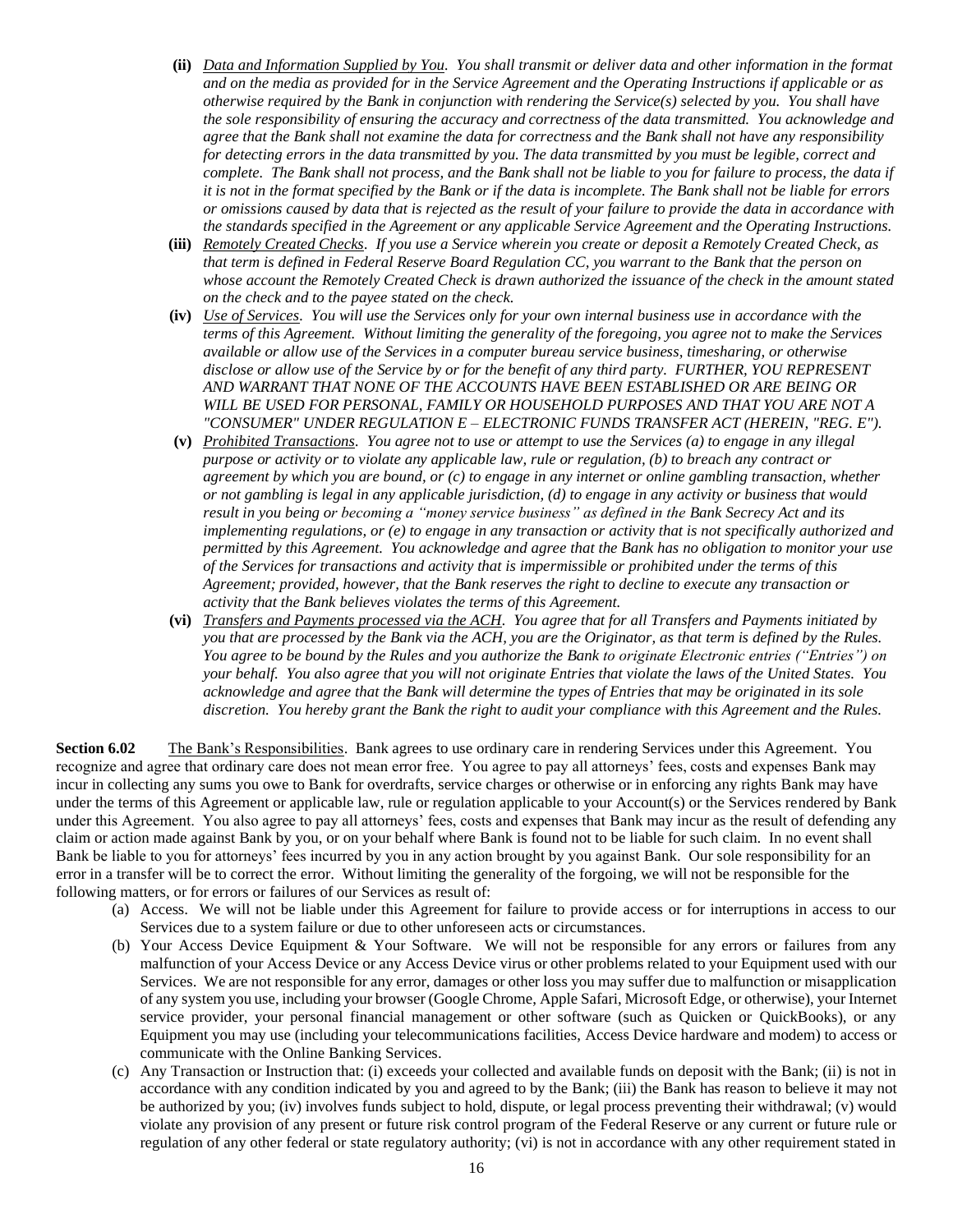this Agreement or any Bank policy, procedure or practice; or, (vii) for the protection of the Bank or you, the Bank has reasonable cause not to honor.

# **Article VII. Privacy/Information Sharing.**

**Section 7.01** Personal Accounts and Services. The importance of maintaining the confidentiality and privacy of the information provided by you is one of our highest priorities. We may disclose information about your Accounts or the Transfers you make: (a) where it is necessary for completing the Transfers or processing or maintaining your Accounts; (b) in order to verify the existence or condition of your Accounts for a third party such as a credit bureau or merchant; (c) in order to comply with legal process, government agency or court orders; (d) where it is necessary for activating additional services; (e) to a consumer reporting agency for research purposes only; (f) if you give us your written permission; or (g) to companies that perform marketing services on our behalf or to other financial institutions with whom we have joint marketing agreements; or (h) otherwise as permitted by law. An explanation of our privacy policy will be provided to you separately in the manner required by applicable law. Please review it carefully. Our privacy policy may change from time to time and is always available on our website and at our physical locations.

**Section 7.02** Business Accounts and Services. All information of a business nature relating to the assets, liabilities or other business affairs disclosed to the Bank by you and your customers in connection with this Agreement is confidential. The Bank shall not, without the express written consent of you, disclose or permit access to any such information by any person, firm or corporation and the Bank shall cause its officers, employees, and agents to take such action as shall be necessary or advisable, to preserve and protect the confidentiality of disclosing such information to persons required to have access thereto for the performance of this Agreement, or to any other party to which the Bank may be required by law to report such information. You agree to hold confidential and to use only in connection with the Service provided under this Agreement all information furnished to you by the Bank or by third parties from whom the Bank has secured the right to use the Service, including, but not limited to, the Bank's product and service pricing structure, system design, programming techniques or other unique techniques. In addition, should you at any time receive or acquire any information relating to another customer of the Bank, you shall promptly return such information to the Bank and not reveal such information to any other party and shall not make use of such information for your own benefit. The Bank and your obligations and agreements under this paragraph shall not apply to any information supplied that was known to either party prior to the disclosure by the other, or is or becomes generally available to the public other than by breach of this Agreement, or otherwise becomes lawfully available on a non-confidential basis from a third party who is not under an obligation of confidence to either party. Notwithstanding anything to the contrary contained herein, it is authorized and agreed by the parties hereto that the performance of said Service is or might be subject to regulation and examination by authorized representatives of the Comptroller of the Currency, the Board of Governors of the Federal Reserve System, the Board of Directors of the Federal Deposit Insurance Corporation, and/or a State regulatory agency and you agree to the release of your reports, information, assurances, or other data as may be required by them under applicable laws and regulations. You agree that any specifications or programs developed by the Bank in connection with this Agreement or supplied or made available to you by the Bank are the exclusive property of the Bank, its agents, suppliers, or contractors, and further agrees that such material shall not be copied or used in any manner or for any purpose without the express written consent of the Bank. This clause shall survive the termination of this Agreement.

# **Article VIII. Termination.**

<span id="page-16-0"></span>**Section 8.01** Termination Upon Written Notice. Either you or the Bank may terminate this Agreement and your Online Banking subscription at any time upon giving written notice of the termination to the Bank. Any termination by Customer must be on written notice to Bank and shall be effective ten (10) days after giving notice to the Bank or any other date that is mutually agreeable to the parties. Any termination by the Bank shall be effective either as of the date of termination or on the date specified in the notice of termination. If you terminate Online Banking, you authorize the Bank to continue making Transfers or Payments you have previously authorized and continue to charge monthly fees until such time as the Bank has had a reasonable opportunity to act upon your termination notice. Once the Bank has acted upon your termination notice, the Bank will make no further Transfers or Payments from your Accounts, including any Transfers or Payments you have previously authorized. If the Bank terminates your use of Online Banking, the Bank reserves the right to make no further Transfers or Payments from your Accounts, including any transactions you have previously authorized.

**Section 8.02** Immediate Termination. Notwithstanding Section 8.01 Section 8.01, Bank may immediately terminate this Agreement without notice if, (a) you or we close your Account(s), or (b) in Bank's sole discretion, Bank determines that you have abused the Online Banking Service or Bank believes that it will suffer a loss or other damage if the Agreement is not terminated, or (c) if Bank discontinues the Services to customers who are similarly situated as you or revises the Service to the extent termination is necessary for an ordinary transition to a new service.

**Section 8.03** Rights Cumulative. Bank's election to terminate this Agreement is in addition to any and all other remedies that may be available to Bank and will not affect any obligations you may have to Bank. Any reinstatement of the Service under this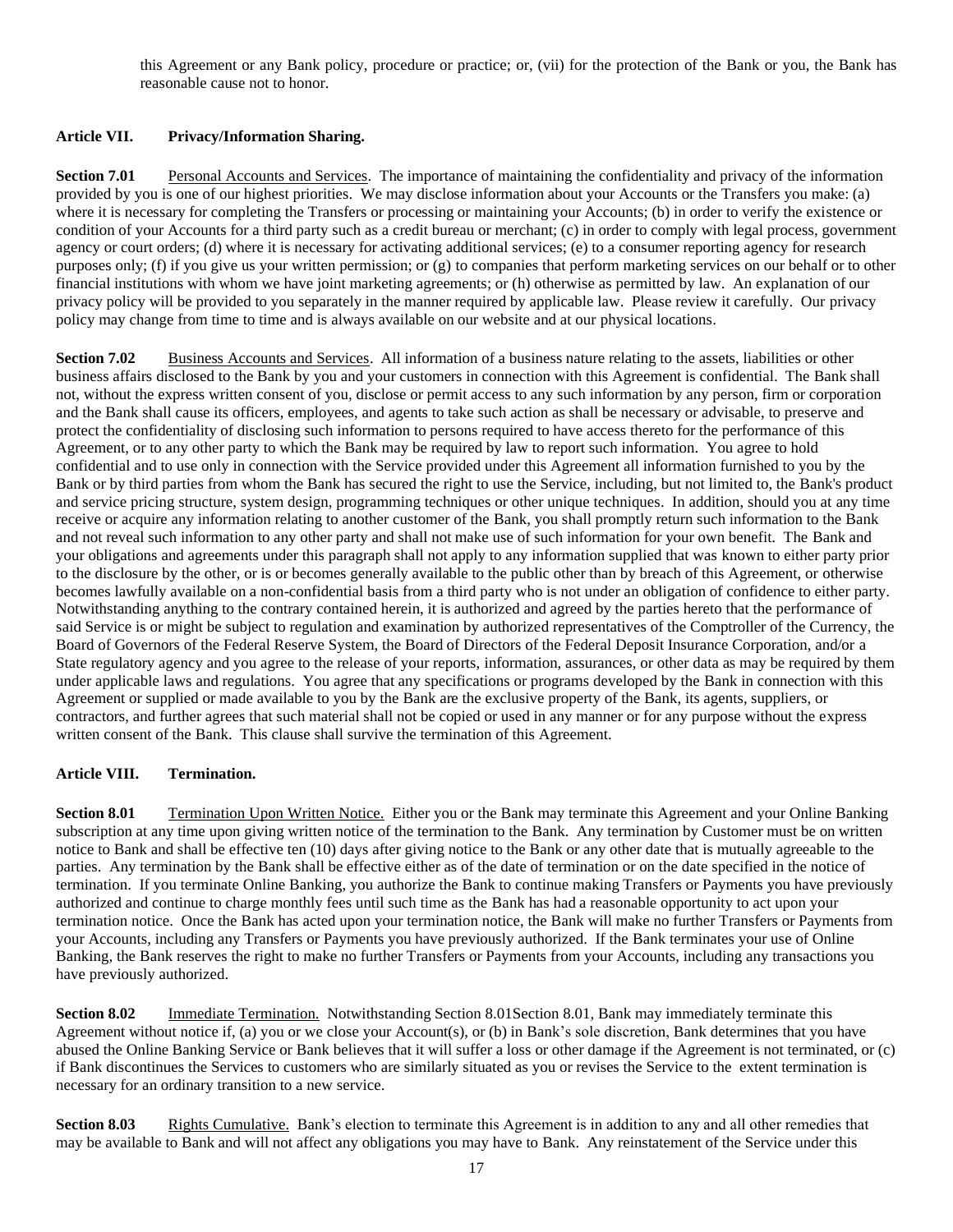Agreement will be at Bank's sole discretion and Account must be agreed upon in writing by an authorized representative of the Bank.

**Section 8.04** Rights/Duties Upon Termination. Upon termination of this Agreement, any property or rights of a party in the possession of the other party, tangible or intangible, shall be returned to owner thereof within 10 (ten) days after the later to occur of (i) termination of the Agreement or (ii) the last date that such party receives any such property or rights. Upon termination of this Agreement, (i) you will promptly pay to Bank all sums due or to become due under this Agreement, and (ii) you shall have no further right to make use of the Service or any system or software which may have been provided in connection with the Service.

# <span id="page-17-0"></span>**Article IX. Changes in Terms and other Amendments.**

**Section 9.01** Personal Accounts and Services. Where the EFTA and REG E apply, the Bank may amend this Agreement at any time by sending notice to you by mail or, to the extent permitted by law, by e-mail or electronic communication through Online Banking, at least twenty-one (21) days before the effective date of the amendment. Where the EFTA and REG E apply, notice is always required if the change would result in:

- Increased fees for you;
- Increased liability for you;
- Fewer types of available electronic fund transfers; or
- Stricter limitations on the frequency of dollar amount of transfers.

If the EFTA and REG E apply, we are not required to give notice if an immediate change in terms or conditions is necessary to maintain or restore the security of an Account or an electronic fund transfer system. However, if such a change is permanent, and disclosure would not jeopardize security, we will notify you in writing on or with the next regularly scheduled periodic statement or within 30 days of making the change permanent. Such notices will also be published on the Bank's web site. If the EFTA and REG E do not apply to a particular transaction, and other state or federal laws do not specify any notice or other requirements for an amendment, we will decide what kind of notice (if any) we will give you and the method of providing any such notice. Your continued use of Online Banking is your agreement to any amendments of the Agreement, including the Operating Instructions as may be amended from time to time.

**Section 9.02** Business Accounts and Services. The Bank may amend the terms of this Agreement and alter, change, or modify the Services provided under the terms of this Agreement (including the fees and charges for Services listed) or any supplemental agreement at any time in its sole discretion by giving written notice to you. If required by agreement or by applicable law, notice will be given for the required applicable number of days in advance of such amendments by mailing a copy of the amendment to you at your most recent address shown on our records or, if you have previously agreed, by providing notice delivered to the last email address you have provided us. Your continued use of the Services shall constitute your agreement to such amendment. No amendments requested by you shall be effective unless received in writing by the Bank and agreed to by the Bank in writing.

# **Article X. Other Provisions.**

<span id="page-17-1"></span>**Section 10.01** Electronic Notices. We may deliver to you any required disclosures and other notices concerning these Services or your Accounts by e-mail or other appropriate Electronic means in accordance with the Electronic Delivery Communications Authorization and Agreement. You may use e-mail to contact us about inquiries, maintenance and/or some problem resolution issues. E-mail may not be a secure method of communication. Thus **DO NOT** send confidential personal or financial information to us by e-mail. Likewise, for your security, we do not accept instructions for the operation of your Accounts by e-mail. We also do not communicate with you through email except as provided in thi[s Section 10.06,](#page-18-1) and i[n Section 4.07](#page-12-0) There may be times when you need to speak with someone immediately (especially to report a lost or stolen Password, or to stop a Payment). In these cases, **do not use e-mail**. Instead, you should call us at the number provided in [Section 10.06.](#page-18-1)

**Section 10.02** Hours of Operation. Our representatives are available to assist you on any Business Day by calling the number provided in [Section 10.06.](#page-18-1) We reserve the right to change these times upon our sole discretion with or without notice to you.

**Section 10.03** Ownership of Website. The content, information and offers on our website are copyrighted by Bank and/or Vendor and the unauthorized use, reproduction, linking or distribution of any portions is strictly prohibited. You agree not to copy, display, distribute, download, license, sub-license, modify, publish, repost, reproduce, reuse, sell, transmit, create a derivative work from or otherwise use for public or commercial purposes, the information and materials on the Sites, except as provided in this Agreement, without our express written permission. Unless otherwise noted, all other trademarks, service marks, and logos used on the Bank's sites are the trademarks, service marks or logos of Bank, or others as indicated.

**Section 10.04** Web-linking Practices. Bank may provide access to information, products or services offered on other third party web sites. The Bank is not responsible for, nor does it control, the content, products, or serviced provided by linked sites. The Bank does not endorse or guarantee the products, information or recommendations provided by linked sites, and is not liable for any failure of products or services advertised on those sites. In addition, each third party site may provide less security than the Bank and have a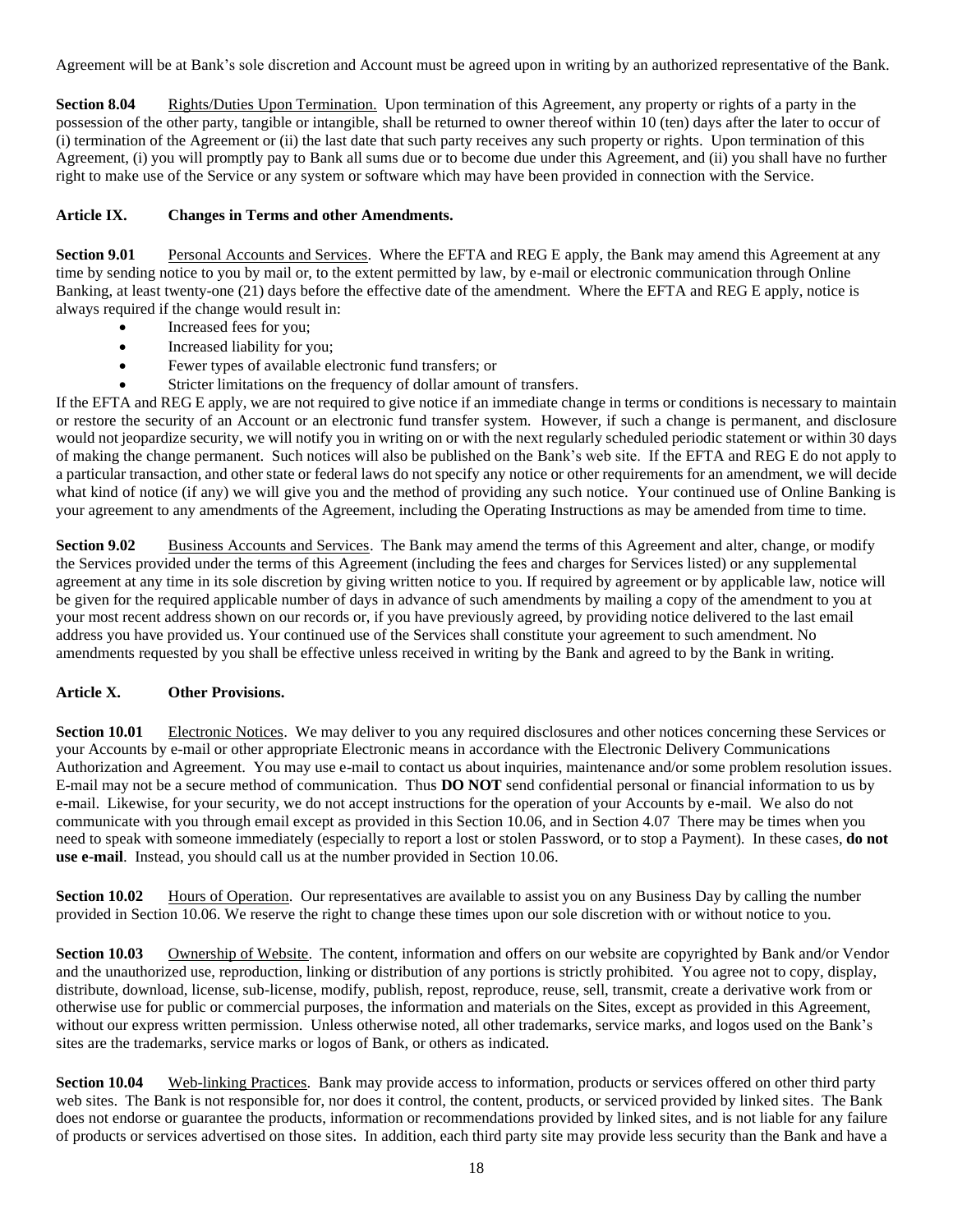privacy policy different than that of the Bank. Your access, use and reliance upon such content, products or services is at your own risk.

**Section 10.05** Geographic Restrictions. The Services described in this Agreement and any application for credit, deposit services, and brokerage services available at our web site are solely offered to citizens and residents of the United States of America residing within the United States of America. Citizens and residents may not be able to access these Services outside the United States of America.

<span id="page-18-1"></span>**Section 10.06** Contact Information. In case of questions about your electronic transactions contact customer service at:

Choice Bank Attn: Online Banking Department 4501 23rd Avenue S Fargo, ND 58104 Phone: (888) 894-1357 Fax us at: (701) 356-6460 Email: [help@bankwithchoice.com](mailto:help@bankwithchoice.com)

<span id="page-18-0"></span>**Section 10.07** Deposit Account Agreement. You acknowledge and agree that your Account maintained with Bank is an integral part of the Services offered by Bank and that all transactions and Services initiated or processed pursuant to this Agreement are subject to the terms and conditions of the rules, regulations and agreement ("Deposit Account Agreement") governing Accounts in effect from time to time between you and Bank. The Deposit Account Agreement is expressly incorporated herein by reference. The terms and conditions of this Agreement shall control over any inconsistent terms and conditions of the Deposit Account Agreement. You acknowledge that you have signed and executed all agreements, resolutions, signature cards and forms governing your Account required by Bank. If you have not signed the foregoing forms required by Bank, by signing or otherwise executing this Agreement, you acknowledge that you have read the contents of and agree to be bound by the terms of those forms, agreements and documents, and adopt and ratify, as an authorized signatory(s), the signature(s) of any person(s) who has signed a signature card or any check on your Account. You also agree to establish all Accounts that must be opened in conjunction with the Service provided by Bank.

**Section 10.08** Security Interest. To secure the payment and performance of your obligations set forth herein and under any Service Agreement(s), you grant to Bank a security interest in and pledges and assigns to Bank all of your right, title, and interest in the following described property, whether now owned or hereafter existing or acquired and wherever located: (a) All your monies, instruments, savings, checking and other accounts (excluding IRA, Keogh, trust accounts and other accounts subject to tax penalties if so assigned) that are now or in the future in Bank's custody or control; (b) any other collateral described in any security instrument securing your obligations to Bank under this Agreement or any other obligation of Third-Party to Bank; and (c) all proceeds and products of the property as well as any replacements, accessions, substitutions, and additions to any of the above.

**Section 10.09** Effective Dates. The effective date of this Agreement shall be the date upon which the Agreement is approved or otherwise executed by you and accepted by Bank.

**Section 10.10** Internet Disclaimer. For any Service(s) described in the Agreement utilizing the Internet, Bank does not and cannot control the flow of data to or from Bank's network and other portions of the Internet. Such flow depends in large part on the performance of Internet Services provided or controlled by third parties. Actions or inactions of such third parties can impair or disrupt your connections to the Internet (or portions thereof). Bank cannot guarantee that such events will not occur. Accordingly, Bank disclaims any and all liability resulting from or related to such events and in no event shall Bank be liable for any damages (whether in contract or in tort) that are attributable to the public Internet infrastructure, your ability to connect to the Internet, or Bank's ability to connect to the Internet on your behalf.

# **Section 10.11** Limitation of Liability.

- **(a) YOU AGREE THAT BANK SHALL NOT BE RESPONSIBLE OR LIABLE TO YOU OR TO ANY OTHER PARTY FOR CONSEQUENTIAL, INDIRECT, SPECIAL EXEMPLARY, PUNITIVE OR INCIDENTAL DAMAGES ARISING OUT OF THE USE BY YOU OF ANY SERVICE EVEN IF YOU, BANK OR BANK'S SERVICE PROVIDER HAVE BEEN SPECIFICALLY ADVISED OF THE POSSIBILITY OF SUCH DAMAGES.**
- **(b) TO THE FULLEST EXTENT ALLOWED BY LAW, BANK'S LIABILITY TO YOU UNDER THIS AGREEMENT SHALL BE LIMITED TO CORRECTING ERRORS RESULTING FROM BANK'S FAILURE TO EXERCISE ORDINARY CARE OR TO ACT IN GOOD FAITH. WITHOUT LIMITING THE GENERALITY OF THE FOREGOING, IF YOUR USE OF THE SERVICE IS NOT PRIMARILY FOR PERSONAL, FAMILY, OR HOUSEHOLD PURPOSES, IN NO EVENT WILL THE BANK BE LIABLE TO YOU FOR AN AMOUNT GREATER THAN THE FEES ACTUALLY PAID BY YOU AND RECEIVED BY THE BANK DURING THE SIX (6) MONTH PERIOD IMMEDIATELY PRECEEDING THE DATE ON WHICH THE CLAIM FIRST ACCRUED,**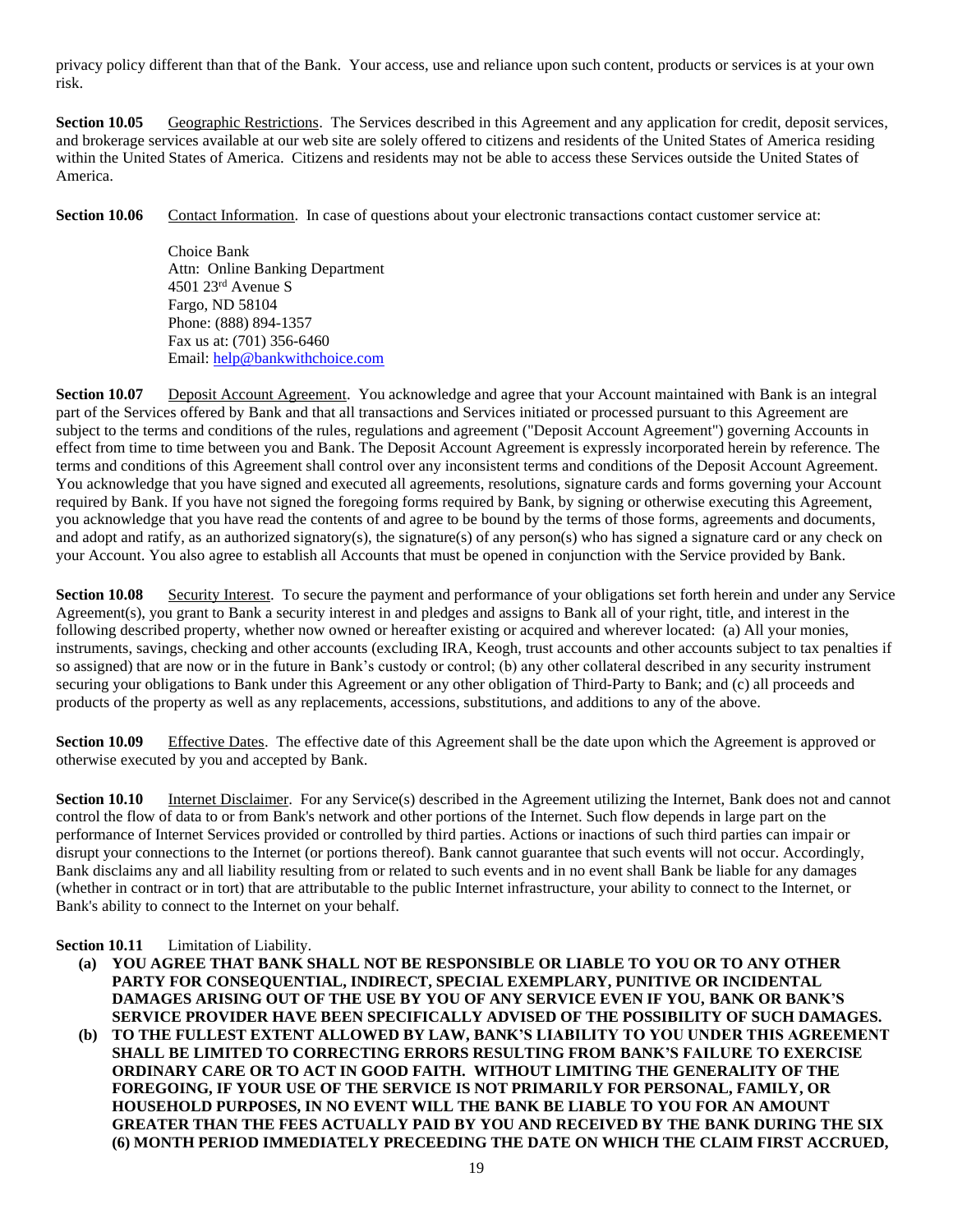**WHICH SHALL BE DETERMINED BY THE EARLIER OF THE DATE WHEN YOU FIRST BECAME AWARE OF THE CLAIM OR THE DATE WHEN, THROUGH THE EXERCISE OF REASONABLE CARE, YOU REASONABLY SHOULD HAVE BECOME AWARE OF THE CLAIM.**

- **(c) YOU ACKNOWLEDGE AND AGREE THAT YOUR USE OF THE SERVICES SHALL BE AT YOUR SOLE RISK AND THAT THE SERVICES ARE PROVIDED BY BANK ON AN "AS IS" BASIS.**
- **(d) EXCEPT AS EXPRESSLY SET FORTH IN THIS AGREEMENT, BANK MAKES NO, AND HEREBY DISCLAIMS ANY AND ALL, REPRESENTATIONS OR WARRANTIES, EXPRESS OR IMPLIED, IN LAW OR IN FACT, WHATSOEVER TO YOU OR TO ANY OTHER PERSON AS TO THE SERVICES OR ANY ASPECT THEREOF, INCLUDING (WITHOUT LIMITATION) ANY WARRANTY OF MERCHANTABILITY, FITNESS FOR A PARTICULAR PURPOSE, QUALITY, ACCURACY, OR SUITABILITY. YOU AGREE THAT NO ORAL OR WRITTEN ADVICE OR REPRESENTATION OBTAINED FROM ANY BANK EMPLOYEE OR REPRESENTATIVE SHALL CREATE A WARRANTY OR REPRESENTATION FOR PURPOSES OF THIS AGREEMENT OR ANY SERVICES TO BE PERFORMED PURSUANT HERETO.**
- **(e) BANK MAKES NO REPRESENTATION OR WARRANTY, EITHER EXPRESS OR IMPLIED, TO YOU AS TO ANY ACCESS DEVICE HARDWARE, SOFTWARE, OR EQUIPMENT USED IN CONNECTION WITH THE SERVICES (INCLUDING, WITHOUT LIMITATION, YOUR ACCESS DEVICE SYSTEMS OR RELATED EQUIPMENT, YOUR SOFTWARE, OR YOUR INTERNET SERVICE PROVIDER OR ITS EQUIPMENT), OR AS TO THE SUITABILITY OR COMPATIBILITY OF BANK'S SOFTWARE, INTERNET DELIVERED SERVICE, EQUIPMENT OR COMMUNICATION INTERFACES WITH THOSE THAT YOU USE, OR AS TO WHETHER ANY SOFTWARE OR INTERNET DELIVERED SERVICE WILL PERFORM IN AN UNINTERRUPTED MANNER, INCLUDING (BUT NOT LIMITED TO) ANY WARRANTY OF MERCHANTABILITY OR FITNESS FOR A PARTICULAR PURPOSE.**
- **(f) BANK SHALL NOT BE RESPONSIBLE OR LIABLE FOR ANY ERRORS OR FAILURES RESULTING FROM DEFECTS IN OR MALFUNCTIONS OF YOUR EQUIPMENT, ACCESS DEVICE HARDWARE OR SOFTWARE FOR THE QUALITY OF PERFORMANCE OR LACK OF PERFORMANCE OF ANY EQUIPMENT, ACCESS DEVICE HARDWARE, SOFTWARE OR INTERNET DELIVERED SERVICES SUPPLIED BY BANK TO YOU IN CONNECTION WITH THIS AGREEMENT, OR FOR THE TRANSMISSION OR FAILURE OF TRANSMISSION OF ANY INFORMATION FROM YOU TO BANK OR FROM BANK TO YOU. BANK SHALL NOT BE RESPONSIBLE FOR NOTIFYING YOU OF ANY UPGRADES OR ENHANCEMENTS TO ANY OF YOUR EQUIPMENT, ACCESS DEVICE HARDWARE OR SOFTWARE.**

**Section 10.12** Force Majeure. The Bank shall not be responsible for any liability, loss, or damage resulting from Bank's failure to perform any Service or to perform any other obligations under this Agreement which is caused by an act of God, fire, floods, adverse weather or atmospheric conditions or other catastrophes; pandemics or epidemics; war, sabotage, riots, acts of public enemy, or acts, orders or limitations of any governmental authority or the Board of Governors of the Federal Reserve; labor difficulties; Equipment or Access Device failure or destruction or the unavailability, interruption, or malfunction of communications facilities or utilities; delays or failure to act by you or third parties and their personnel; criminal acts; or generally any cause reasonably beyond the Bank's control.

**Section 10.13** Reimbursement. Any reimbursement by Bank for any liability hereunder may be made either directly to you or by adjustment of the aggregate ledger and collected balances of your Accounts.

**Section 10.14** Indemnification. In addition to other indemnification and liability provisions elsewhere in this Agreement, to the fullest extent allowed by law, if your use of the Service is not primarily for personal, family, or household purposes, and/or if your applicable Account(s) is (are) not established primarily for personal, family or household purposes, you will be liable for, hold harmless, and will indemnify the Bank and Vendor, and their respective employees and agents, from and against all claims of any sort by third parties or others arising out of this Agreement, including all losses and expenses incurred by the Bank arising out of your failure to report required changes, transmission of incorrect data to the Bank, or failure to maintain compliance with all laws, regulations and rules. Except for those losses caused directly by the Bank's failure to exercise ordinary care or to act in good faith, you agree to indemnify and hold the Bank, its officers, directors, shareholders, agents, employees, and affiliates, and their respective officers, directors, agents and employees, harmless from and against any and all losses, costs, suits, damages, claims, liabilities and expenses (including reasonable attorneys' fees) arising from or related in any way to (i) any Services performed in connection with this Agreement, (ii) the Bank's action or inaction in accordance with or reliance upon any instructions or information received from any person reasonably believed by the Bank to be an authorized representative of you, (iii) your breach of any of your covenants, agreements, responsibilities, representations or warranties under this Agreement, and/or (iv) your breach of applicable laws, rules or regulations.

# **Section 10.15** ARBITRATION AND WAIVER OF JURY TRIAL.

**(a)** ARBITRATION FOR ALL CLAIMS. ALL DISPUTES RESOLVED BY ARBITRATION. YOU AND BANK AGREE THAT THE TRANSACTIONS PROCESSED UNDER THIS AGREEMENT INVOLVES "COMMERCE" UNDER THE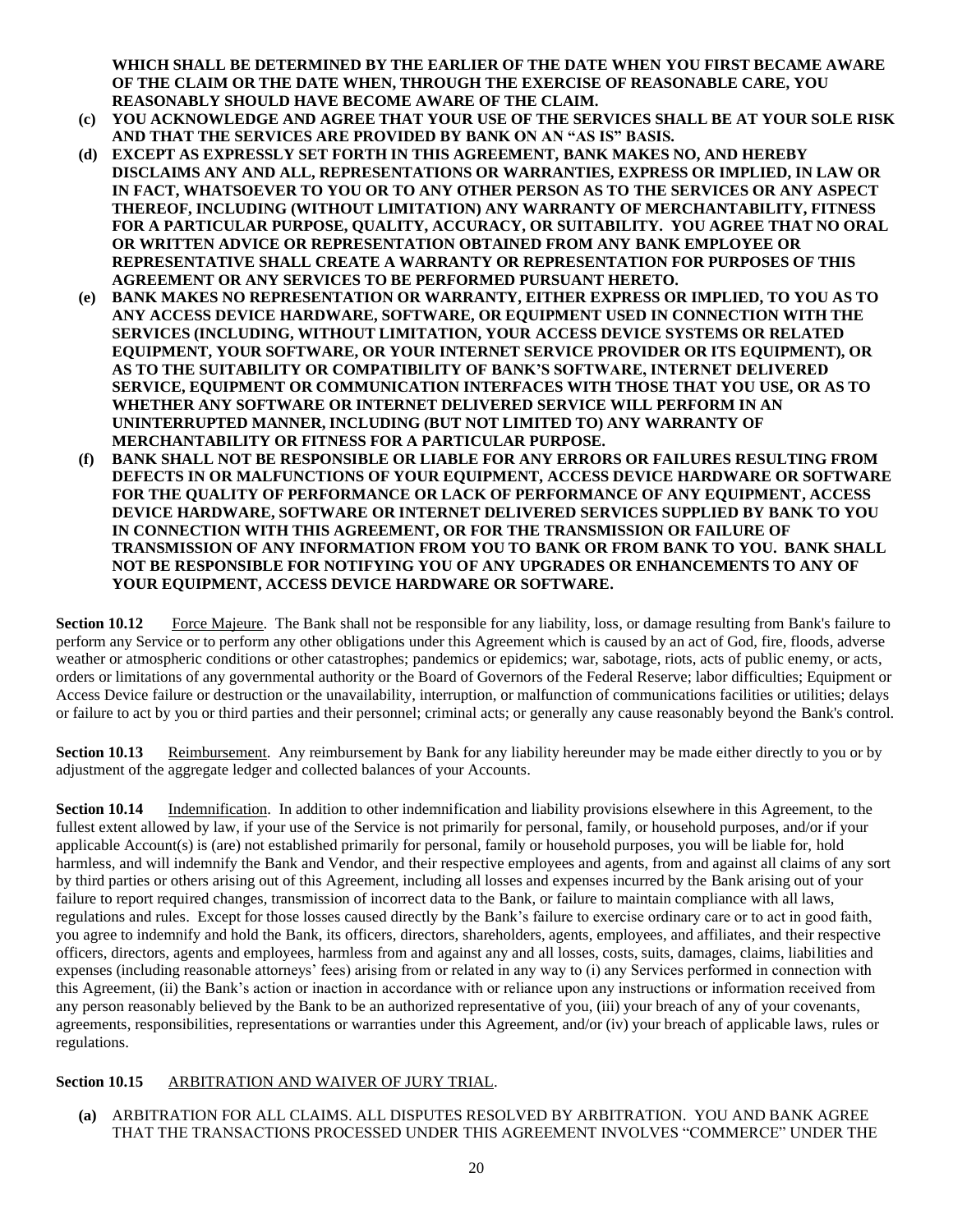FEDERAL ARBITRATION ACT ("FAA"). ANY CONTROVERSY OR CLAIM BETWEEN YOU AND BANK, OR BETWEEN YOU AND ANY OF BANK'S OFFICERS, EMPLOYEES, AGENTS OR AFFILIATED ENTITIES, THAT ARISES OUT OF OR IS RELATED TO ANY SERVICE PROVIDED UNDER THIS AGREEMENT OR ANY RELATED SERVICE AGREEMENTS, WHETHER BASED ON CONTRACT OR IN TORT OR ANY OTHER LEGAL THEORY, INCLUDING CLAIMS OF FRAUD, SUPPRESSION, MISREPRESENTATION AND FRAUD IN THE INDUCEMENT (COLLECTIVELY, ANY "CLAIM"), WILL BE SETTLED BY BINDING ARBITRATION. WITH RESPECT TO DISPUTES SUBMITTED TO ARBITRATION, CUSTOMER AND BANK EACH WAIVE ALL RIGHTS TO A TRIAL BY JURY. IF A CLAIM IS SUBMITTED TO ARBITRATION, (A) YOU WILL NOT HAVE THE RIGHT TO GO TO COURT OR TO HAVE A JURY TRIAL; (B) YOU WILL NOT HAVE THE RIGHT TO ENGAGE IN PRE-ARBITRATION DISCOVERY EXCEPT AS PROVIDED IN THE ARBITRATION RULES; (C) YOU WILL NOT HAVE THE RIGHT TO HAVE ANY CLAIM ARBITRATED AS A CLASS ACTION UNDER THE ARBITRATION RULES OR UNDER ANY OTHER RULES OF CIVIL PROCEDURE; (D) THE ARBITRATOR'S DECISION WILL BE FINAL AND BINDING WITH LIMITED RIGHTS TO APPEAL; AND (E) THIS AGREEMENT SUPERSEDES ANY PRIOR ALTERNATIVE DISPUTE RESOLUTION AND/OR ARBITRATION AGREEMENT THAT MAY EXIST BETWEEN YOU AND BANK. THIS AGREEMENT TO ARBITRATE DISPUTES WILL SURVIVE THE CLOSING OF YOUR ACCOUNT AND THE TERMINATION OF THIS AGREEMENT OR ANY SERVICE AGREEMENT.

- **(b)** SELECTION OF ARBITRATOR. THE PARTIES SHALL WORK IN GOOD FAITH TO SELECT AND AGREE UPON AN ARBITRATOR WITHIN THIRTY (30) DAYS AFTER A DEMAND FOR ARBITRATION BY EITHER PARTY. IF THE PARTIES CANNOT AGREE UPON AN ARBITRATOR, THEN EACH PARTY SHALL DESIGNATE AN ARBITRATOR REPRESENTATIVE AND THE ARBITRATOR REPRESENTATIVES SHALL SELECT THE ARBITRATOR. THE PARTIES SHALL WORK IN GOOD FAITH TO SELECT AND AGREE UPON AN ARBITRATOR WITHIN THIRTY (30) DAYS AFTER A DEMAND FOR ARBITRATION BY EITHER PARTY.
- **(c)** ARBITRATION RULES. THE ARBITRATOR SHALL HAVE SOLE DISCRETION TO USE ANY COMMERCIALLY REASONABLE RULES OF ARBITRATION, UNLESS OTHERWISE AGREED TO IN WRITING BY THE PARTIES; PROVIDED, HOWEVER, THAT TO THE EXTENT THE ARBITRATION RULES CONTAIN PROVISIONS REGARDING THE USE OF ANY CONSUMER ARBITRATION RULES, THE FORUM OF ANY SUCH ARBITRATION, THE ALLOCATION OF FEES FOR ANY SUCH ARBITRATION AND/OR ANY OTHER PROVISIONS CONTRARY TO THIS AGREEMENT, THOSE RULES ARE DELETED AND/OR EXPRESSLY SUPERSEDED BY THIS AGREEMENT. TO THE EXTENT ANY AMBIGUITY EXISTS BETWEEN THE ARBITRATION RULES AND THIS AGREEMENT, THIS AGREEMENT SHALL CONTROL.
- **(d)** LOCATION OF ARBITRATION. ANY ARBITRATION TAKING PLACE UNDER THIS AGREEMENT SHALL BE CONDUCTED IN FARGO, NORTH DAKOTA OR SUCH OTHER LOCATION AGREED UPON IN WRITING BY THE PARTIES. IF YOU ARE A CONSUMER CUSTOMER, THE LOCATION OF THE ARBITRATION SHALL BE WHERE THE ACCOUNT WAS OPENED.

**Section 10.16** Governing Law. These terms and conditions of this Agreement shall be governed by and construed in accordance with the laws of the state of North Dakota, without regard to its conflict of law provisions and without regard to your state of residence.

**Section 10.17** Enforcement. In the event a dispute arises either directly or indirectly under this Agreement, the prevailing party in any such action shall be entitled, subject to applicable law and the provisions of any applicable arbitration provision, to payment by the other party of its reasonable attorneys' fees (which may be or include the allocable cost of in-house counsel) and costs, including fees for any litigation, arbitration, mediation, appeal, or bankruptcy proceedings, and any post-judgment collection actions, if applicable.

**Section 10.18** Miscellaneous Provisions.

- **(a) Headings.** The headings and captions contained in this Agreement are included only for convenience of reference and do not define, limit, explain, or modify this Agreement or its interpretation, construction, or meaning.
- **(b) Severability.** The holding of any provision of this Agreement as invalid, illegal, or unenforceable, in whole or in part, shall not affect the other provisions of this Agreement, which shall remain in full force and effect.
- **(c) Waiver.** No waiver by the Bank (whether or not in writing) of any term, condition, or obligation of you under this Agreement shall bind the Bank to waive the same term, condition, or obligation again, nor shall any other provision, condition, term, or obligation hereof be affected by such a waiver.
- **(d) Binding Effect.** This Agreement shall inure to the benefit of and be binding upon the successors, heirs, trustees, and permitted assigns of the parties hereto.
- **(e) Entire Agreement.** This Agreement constitutes the entire agreement between the parties hereto concerning the subject matter hereof. All contemporaneous agreements or understandings concerning the subject matter hereof, whether oral or written, are merged into this Agreement.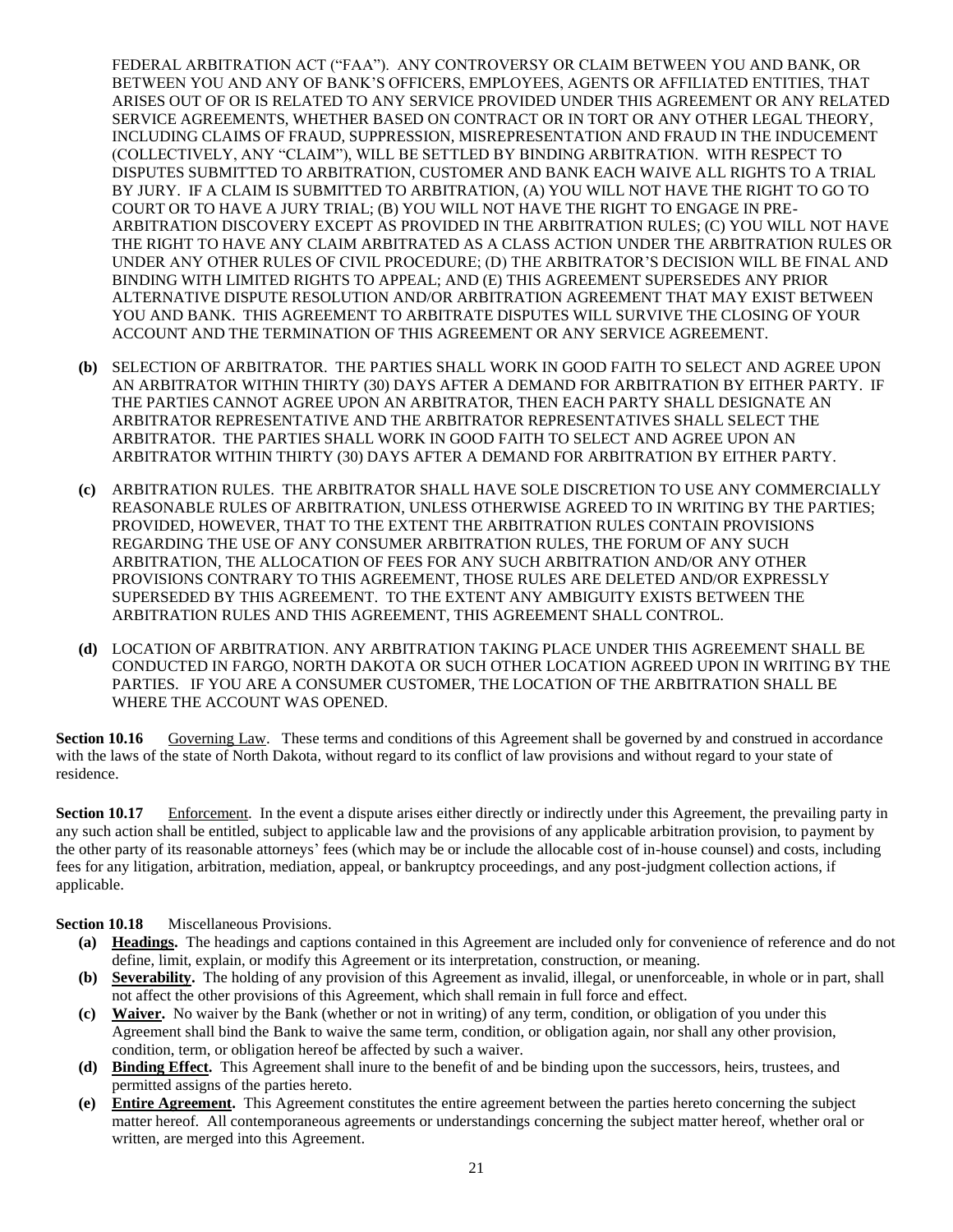**(f) Transfers and Assignments.** You cannot transfer or assign any rights or obligations under this Agreement without Bank's written consent. The Bank may assign its rights and delegate its duties under this Agreement to a company affiliated with the Bank or to any other party.

**Section 10.19** Authority and Joint Accounts. THE FOLLOWING PROVISIONS OF THIS SECTION APPLY ONLY TO CONSUMERS. You hereby represent and warrant that you have full right, authority and power to approve, execute, deliver and perform this Agreement. If the Account is a joint account, you are jointly and severally liable under this Agreement. Each of you acting alone may perform transactions, obtain information, stop or change Payments or Transfers, terminate this Agreement or otherwise transact business, take actions or perform under this Agreement. We are not required to obtain the consent of, or notify any other of you. However, each of you will only be permitted to access Accounts for which you are an owner or authorized user. Each of you individually releases us from any liability and agrees not to make a claim or bring any action against us for honoring or allowing any actions or transactions where the person performing the action or transaction is one of you or is otherwise authorized to use your Account(s). Each of you agrees to indemnify us and hold us harmless from any and all liability (including, but not limited to, reasonable attorney's fees) arising from any such claims or actions.

**Section 10.20** Other Provisions for Business Customers. THE FOLLOWING PROVISIONS OF THIS SECTION APPLY ONLY TO BUSINESS CUSTOMERS.

- **(a) Compliance with Laws, Rules, and Regulations.** You agree to comply with all existing and future instructions used by the Bank for processing of transactions. You further agree to comply with and be bound by all applicable state or federal laws, rules and regulations affecting the use of checks, drafts, fund transfers, and ACH transactions, including but not limited to, rules and procedural guidelines established by the Federal Trade Commission ("FTC"), the Board of Governors of the Federal Reserve, the National Automated Clearing House Association ("NACHA") and any other clearinghouse or other organization in which the Bank is a member or to which rules the Bank has agreed to be bound. These laws, procedures, rules, regulations, and definitions shall be incorporated herein by reference.
- **(b) Relationship of Parties.** Customer and the Bank acknowledge and agree that the relationship between the Bank and Customer is that of an independent contractor and that this Agreement does not establish or create a general agency, joint venture, partnership, or employment relationship between them.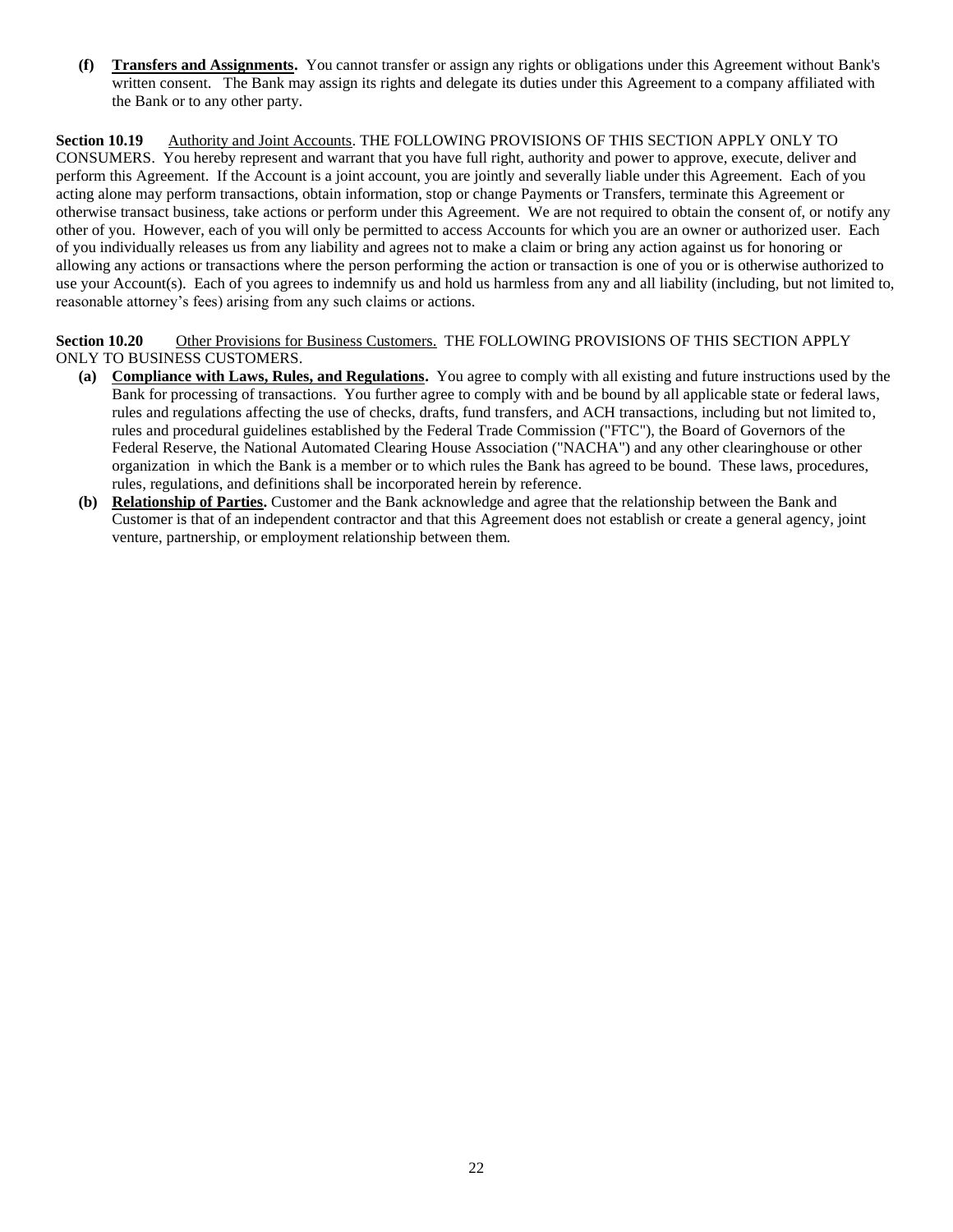# **EXHIBIT A**

#### **Authorization for Online Banking Services (For Business Customers Only)**

I am an authorized representative of the organization specified below ("Company"). Company has received the Online Banking Agreement ("Agreement") and agrees to adhere to the Agreement and any applicable Service Agreement or User Guides from Bank. Capitalized terms used in this Authorization Form, not otherwise defined, have the meanings given to them in the Agreement.

After I sign below on behalf of Company, the Company may from time to time request Bank to provide any of the Services described in the Agreement. Company may begin to use any such Service once Bank has approved such use and has received all required and properly executed forms and Company has successfully completed any testing or training requirements.

I warrant that Company has taken all action required by its organizational or constituent documents to authorize me to execute and deliver on behalf of Company this Authorization Form and any other documents Bank may require with respect to a Service. I am authorized to enter into all transactions contemplated by the provision of Services to Company. These may include, but are not limited to giving Bank instructions with regard to Services and designating employees or agents to act in the name and on behalf of Company (Exhibit B is the Delegation of Authority form for authorized names of employees for all or specific Services).

Dated:

Company's Legal Name

\_\_\_\_\_\_\_\_\_\_\_\_\_\_\_\_\_\_\_\_\_\_\_\_\_\_\_\_\_\_\_

\_\_\_\_\_\_\_\_\_\_\_\_\_\_\_\_\_\_\_\_\_\_\_\_\_\_\_\_\_\_\_

Signature Second Signature if required by Company

\_\_\_\_\_\_\_\_\_\_\_\_\_\_\_\_\_\_\_\_\_\_\_\_\_\_\_\_\_\_\_\_ \_\_\_\_\_\_\_\_\_\_\_\_\_\_\_\_\_\_\_\_\_\_\_\_\_\_\_\_\_\_\_\_\_\_\_

\_\_\_\_\_\_\_\_\_\_\_\_\_\_\_\_\_\_\_\_\_\_\_\_\_\_\_\_\_\_\_\_\_\_\_\_\_\_\_\_\_\_\_\_\_\_\_\_\_\_\_\_\_\_\_\_\_\_\_\_\_\_\_\_\_\_\_\_

Print Name Print Name

\_\_\_\_\_\_\_\_\_\_\_\_\_\_\_\_\_\_\_\_\_\_\_\_\_\_\_\_\_\_\_\_ \_\_\_\_\_\_\_\_\_\_\_\_\_\_\_\_\_\_\_\_\_\_\_\_\_\_\_\_\_\_\_\_\_\_\_

\_\_\_\_\_\_\_\_\_\_\_\_\_\_\_\_\_\_\_\_\_\_\_\_\_\_\_\_\_\_\_\_ \_\_\_\_\_\_\_\_\_\_\_\_\_\_\_\_\_\_\_\_\_\_\_\_\_\_\_\_\_\_\_\_\_\_\_\_ Print Title Print Title

The following addresses may be used for giving notices in connection with this Agreement except as you or we provide the other different addresses to be used in conjunction with your accounts or particular Services. \_\_\_\_\_\_\_\_\_\_\_\_\_\_\_\_\_\_\_\_\_\_\_\_\_\_\_\_\_\_\_\_\_\_\_\_\_\_\_\_\_\_\_\_\_\_\_\_\_\_\_\_\_\_\_\_\_\_\_\_\_\_\_\_\_\_\_\_\_\_\_\_\_\_\_\_\_\_\_\_\_\_\_\_\_\_\_\_\_\_\_\_\_\_\_\_\_\_\_\_\_\_\_\_

\_\_\_\_\_\_\_\_\_\_\_\_\_\_\_\_\_\_\_\_\_\_\_\_\_\_\_\_\_\_\_\_\_\_\_\_\_\_\_\_\_\_\_\_\_\_\_\_\_\_\_\_\_\_\_\_\_\_\_\_\_\_\_\_\_\_\_\_\_\_\_\_\_\_\_\_\_\_\_\_\_\_\_\_\_\_\_\_\_\_\_\_\_\_\_\_\_\_\_\_\_\_\_\_

Telephone:  $($ Fax:  $($   $)$ 

| <b>Account Set-up Information*</b> |                         |  |  |  |
|------------------------------------|-------------------------|--|--|--|
| <b>Account Number</b>              | <b>Account Nickname</b> |  |  |  |
|                                    |                         |  |  |  |
|                                    |                         |  |  |  |
|                                    |                         |  |  |  |
|                                    |                         |  |  |  |

\_\_\_\_\_\_\_\_\_\_\_\_\_\_\_\_\_\_\_\_\_\_\_\_\_\_\_\_\_\_\_ \_\_\_\_\_\_\_\_\_\_\_\_\_\_\_\_\_\_\_\_\_\_\_\_\_\_\_\_\_\_\_\_

\_\_\_\_\_\_\_\_\_\_\_\_\_\_\_\_\_\_\_\_\_\_\_\_\_\_\_\_\_\_\_\_ \_\_\_\_\_\_\_\_\_\_\_\_\_\_\_\_\_\_\_\_\_\_\_\_\_\_\_\_\_\_\_\_

**\***Provide account(s) which should be added to Online Banking and its/their nickname, e.g. "Operating Account"

#### **Bank Representative:**

Dated: Print Title

Signature Print Name